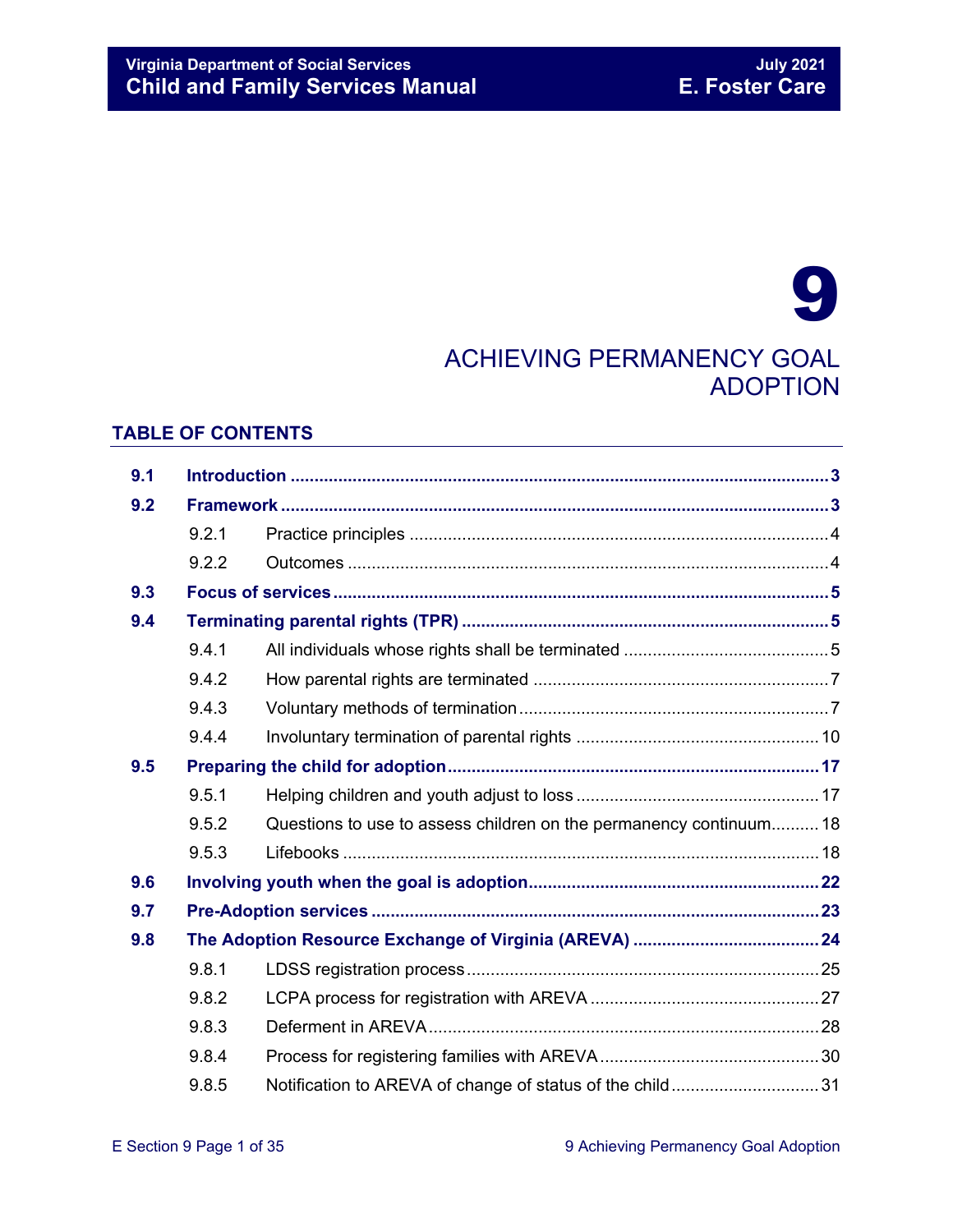| 9.9  |                                                                    |  |  |
|------|--------------------------------------------------------------------|--|--|
|      |                                                                    |  |  |
| 9.10 |                                                                    |  |  |
| 9.11 | <b>Post-Adoption Contact and Communication Agreement (PACCA)33</b> |  |  |
|      |                                                                    |  |  |
|      |                                                                    |  |  |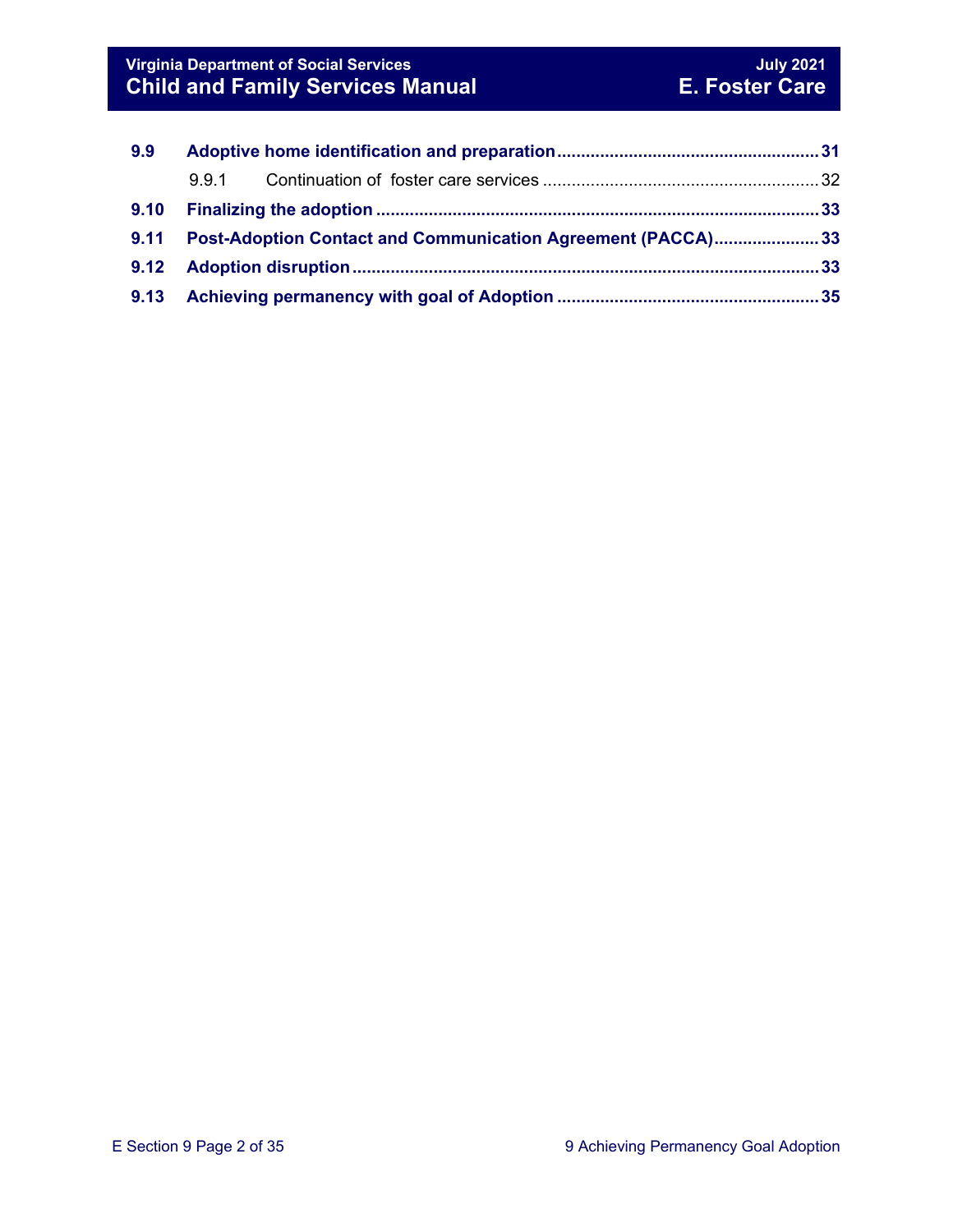# 9 ACHIEVING PERMANENCY GOAL ADOPTION

# <span id="page-2-0"></span>**9.1 Introduction**

Permanency is achieved under this goal when the adoption of the child by a relative or non-relative has been finalized. Adoption is a planful process that provides the same legal and social status for a child afforded to children born to the parent(s).

The Adoption and Safe Families Act of 1997 requires that an LDSS petition for termination of parental rights (TPR) of a child if the child has been in care of the agency for 15 of the last 22 months and there has been no progress towards reunification with the removal parent. An LDSS would not petition for termination of parental rights under the following circumstances:

- The LDSS documents and provides compelling reasons why it is not in the best interest of the child to terminate parental rights;
- The child resides with relatives and after a Family Partnership Meeting or discussion with the child, relatives, and, if indicated, the parents, TPR would negatively impact the child's sense of connection to family or potentially result in the relative being unable to provide care for the child; or
- Services have not been provided to the parent to return the child home safely.

# <span id="page-2-1"></span>**9.2 Framework**

LDSS shall meet federal and state legal requirements, and should use sound practice principles to achieve desired outcomes and to guide decision making in achieving permanency.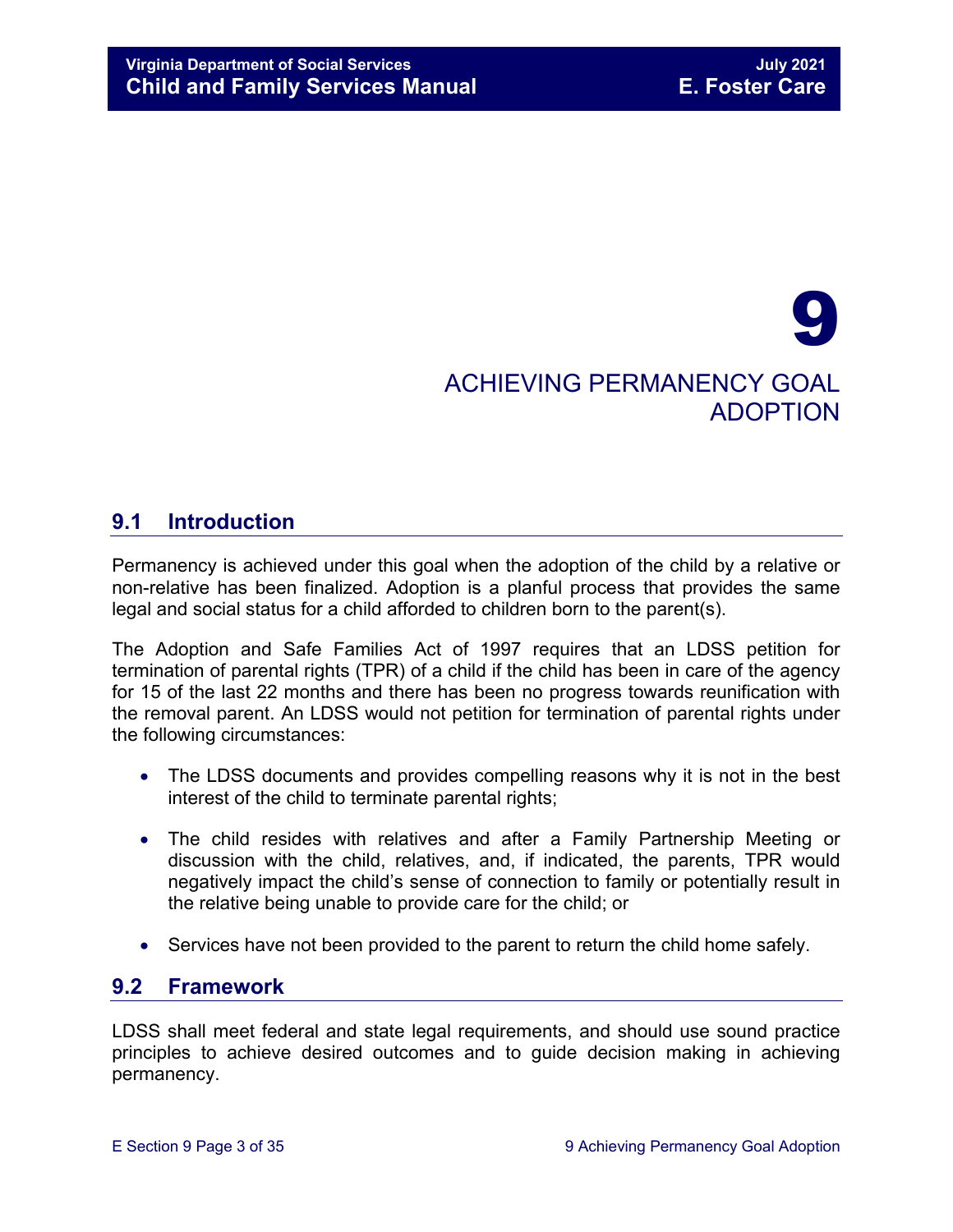#### <span id="page-3-0"></span>**9.2.1 Practice principles**

Two fundamental principles in Virginia's Children's Services System Practice Model provide the philosophical basis and guide practice for decision making in achieving the permanency goal of adoption.

First, we believe in family, child, and youth-driven practice.

- Children and families have the right to have a say in what happens to them and will be treated with dignity and respect. The voices of children, youth and parents are heard, valued, and considered in the decision-making regarding safety, permanency, well-being as well as in service and educational planning and in placement decisions.
- We recognize that family members are the experts about their own families. It is our responsibility to understand children, youth, and families within the context of their own family rules, traditions, history, and culture.
- Children have a right to connections with their biological family and other caring adults with whom they have developed emotional ties.
- We engage families in a deliberate manner. Through collaboration with families, we develop and implement creative, individual solutions that build on their strengths to meet their needs. Engagement is the primary door through which we help youth and families make positive changes.

Second, we believe that all children and youth need and deserve a permanent family.

- Lifelong family connections are crucial for children and adults. It is our responsibility to promote and preserve kinship, sibling and community connections for each child. We value past, present, and future relationships that consider the child's hopes and wishes.
- Permanency is best achieved through a legal relationship such as parental custody, adoption, kinship care, or guardianship. Placement stability is not permanency.

#### <span id="page-3-1"></span>**9.2.2 Outcomes**

LDSS shall strive to achieve the following permanency outcomes required in the federal Child and Family Services Review:

Outcome 1: Children have permanency and stability in their living situation.

• More children leave foster care and achieve permanency.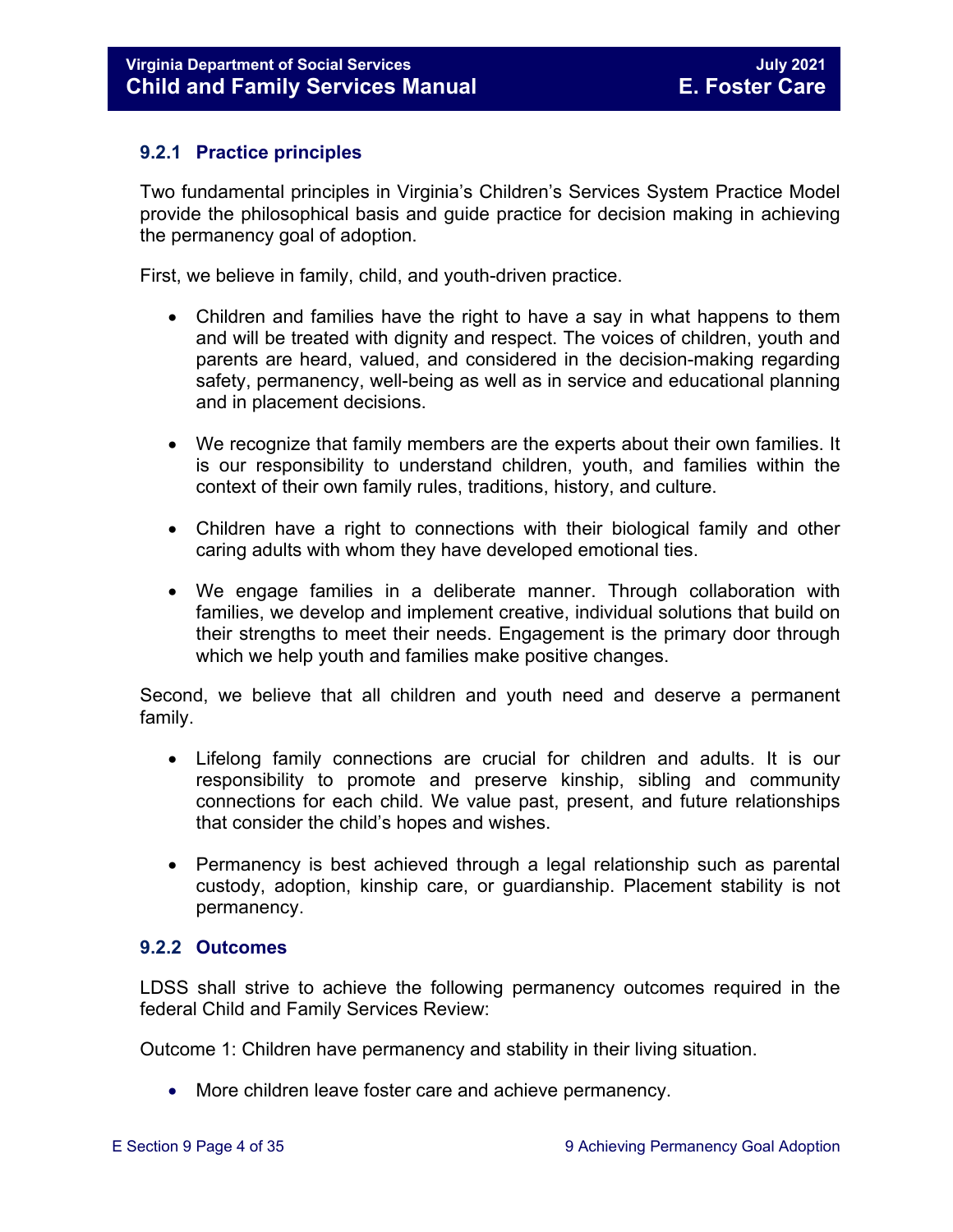- More children experience sustained adoptions.
- Children achieve adoptions with increased timeliness.
- Children achieve permanency with shorter lengths of stay in foster care.
- Fewer children re-enter foster care

# <span id="page-4-0"></span>**9.3 Focus of services**

If the goal of adoption is being selected, Return Home shall have been explored fully and ruled out consistent with the child's best interest. However, when a concurrent permanency plan of reunification and adoption exists, the focus of services is to work toward reunification while at the same time, working toward achieving the goal of adoption, if the child cannot return home. Services shall be provided to the child, the birth parent(s), the foster parents, and the adoptive parents. The Foster Care Service Plan identifies the services that shall be provided. Refer to [Section 15](https://fusion.dss.virginia.gov/Portals/%5bdfs%5d/Files/DFS%20Manuals/Foster%20Care%20Manuals/Foster%20Care%20Manual%2007-2020/Final%20Foster%20Care%20Manual%2007-2020/section_15_developing_service_plan.pdf) of this chapter for information on the Foster Care Service Plan.

# <span id="page-4-1"></span>**9.4 Terminating parental rights (TPR)**

When adoption is the best plan for a child in foster care, securing legal authority to place the child for adoption is the initial objective toward achieving the goal.

The Code of Virginia (§§ [16.1-252,](https://law.lis.virginia.gov/vacode/title16.1/chapter11/section16.1-252/) [16.1-277.01,](https://law.lis.virginia.gov/vacode/title16.1/chapter11/section16.1-277.01/) [16.1-277.02,](https://law.lis.virginia.gov/vacode/title16.1/chapter11/section16.1-277.02/) [16.1-278.2,](https://law.lis.virginia.gov/vacode/title16.1/chapter11/section16.1-278.2/) [16.1-278.3,](https://law.lis.virginia.gov/vacode/title16.1/chapter11/section16.1-278.3/) and [16.1-283\)](https://law.lis.virginia.gov/vacode/title16.1/chapter11/section16.1-283/) requires courts to consider persons with a legitimate interest for custody of the child when evaluating removal, entrustment, relief of custody, and termination of parental rights.

A child can be placed for adoption once parental rights are terminated and the LDSS has been granted the authority to place for adoption. The termination process begins with knowing whose rights shall be terminated and how they are terminated. These two points are outlined below.

#### <span id="page-4-2"></span>**9.4.1 All individuals whose rights shall be terminated**

- The **mother**;
- The **birth father**, meaning any man who is:
	- o The **genetic father**, the man with the genetic relationship to a child that indicates the child is an offspring of the man.
	- o The **acknowledged father,** the man with a relationship with a child established by: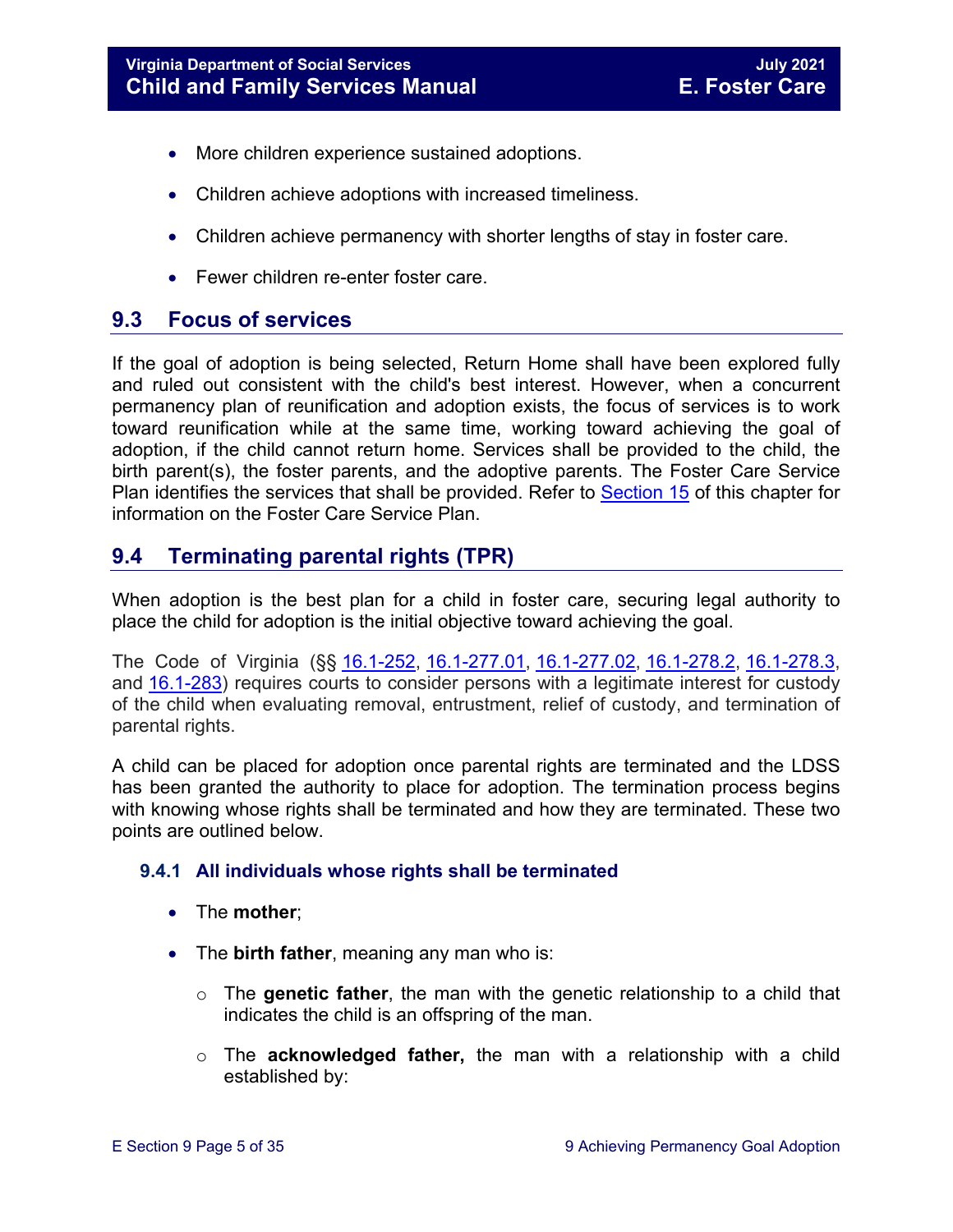**Virginia Department of Social Services July 2021 Child and Family Services Manual** 

- A voluntary written statement between the man and the mother of the child made under oath agreeing to the paternity and confirming that prior to signing the acknowledgement, that the parties were provided with a written and oral description of the rights and responsibilities of acknowledging paternity and the consequences arising from the signed acknowledgement. The acknowledgement may be rescinded by either party within 60 days from the date it was signed, after which time the acknowledgement shall have the same legal effect as a judgment  $(\frac{6}{5} \cdot \frac{20-49.1}{2})$ .
- o The **adjudicated father**, the man with a judgment or order from a court establishing paternity of a child (§ [20-49.8\)](https://law.lis.virginia.gov/vacode/20-49.8/).
- o The **presumed father**, the man who:
	- Is married to the mother and the child is born during the marriage; (§ [63.2-1202 D1\)](https://law.lis.virginia.gov/vacode/63.2-1202/); or
	- Was married to the mother and the child was born within 300 days from the date of their separation as evident by a written agreement, or decree of separation, or within 300 days after the marriage was terminated by death, annulment, declaration of invalidity, or divorce; (§ [63.2-1202 D2\);](https://law.lis.virginia.gov/vacode/63.2-1202/) or
	- **Before the birth of the child, he and the mother of the child, married** each other in apparent compliance with the law, even if the attempted marriage is, or could be declared invalid, and a child was born within 300 days of their separation, as evidenced by a written agreement, or decree of separation, or within 300 days after the marriage was terminated by death, annulment, declaration of invalidity, or divorce.  $( $\S$  63.2-1202 D3)$  $( $\S$  63.2-1202 D3)$ ;

and/or

o The **Registered Putative Father**, the man that has completed a registration for The Virginia Birth Father Registry and mailed the registration to the Virginia Department of Social Services and the registration has been entered into the Virginia Birth Father Registry [Section 8](https://fusion.dss.virginia.gov/Portals/%5Bdfs%5D/Files/Adoption/Guidance/2020/section_8_virginia%20birth%20father%20registry.pdf) ,Chapter F., Adoption, Child and Family Services Manual.

The LDSS shall make diligent efforts to identify and locate the mother and father of a child. Critical medical and genetic information should be gathered on each parent and on each parent's nuclear family to be maintained for the child's benefit.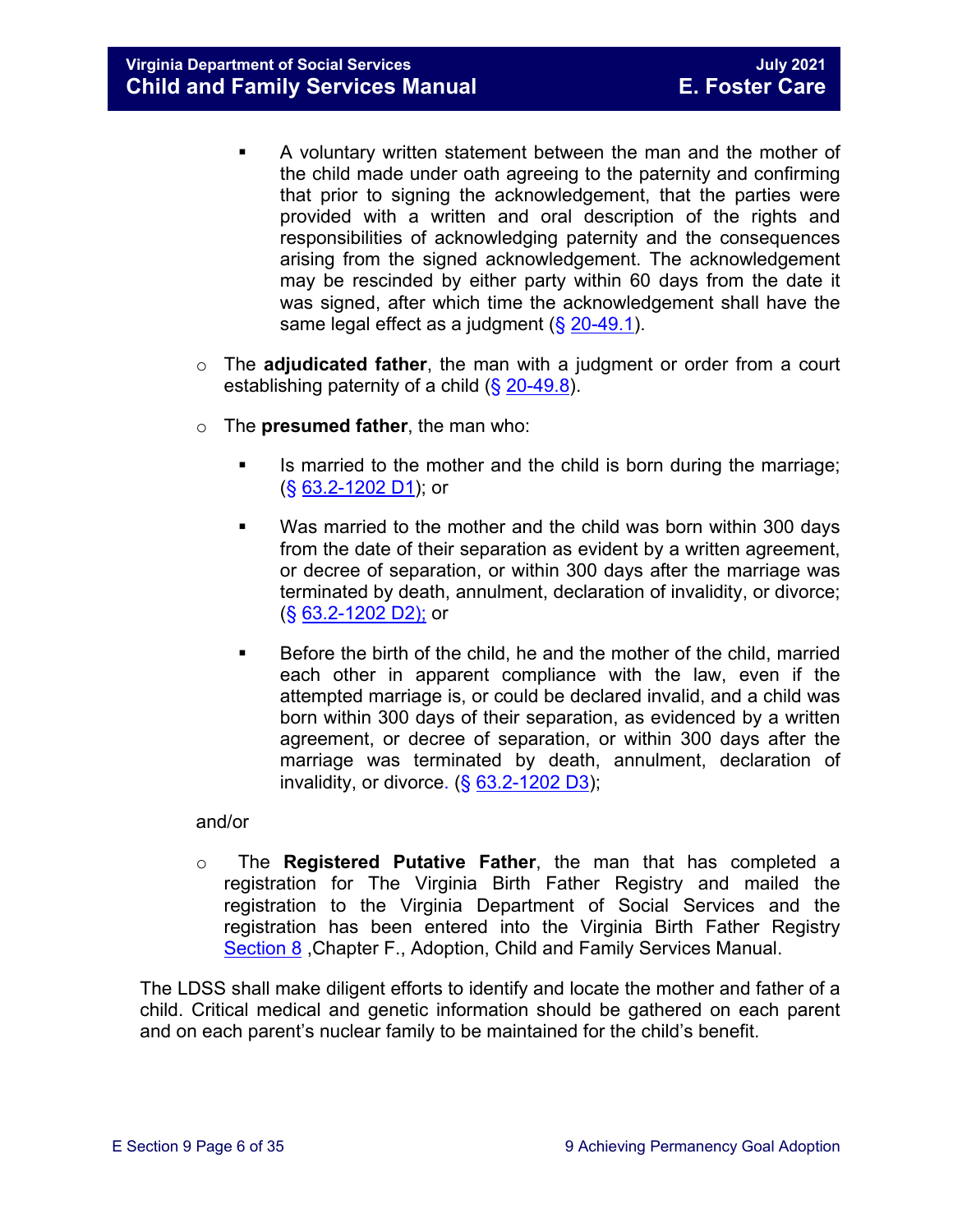#### <span id="page-6-0"></span>**9.4.2 How parental rights are terminated**

Parental rights can be terminated either voluntarily or involuntarily.

#### <span id="page-6-1"></span>**9.4.3 Voluntary methods of termination**

Parents may voluntarily terminate their rights either by signing a permanent entrustment agreement or by petitioning the court to be relieved of their rights  $\frac{\sqrt{SS}}{SS}$ [63.2-900,](https://law.lis.virginia.gov/vacode/63.2-900/) [63.2-903,](https://law.lis.virginia.gov/vacode/63.2-903/) and [16.1-278.3\)](https://law.lis.virginia.gov/vacode/16.1-278.3/).

#### **9.4.3.1 Permanent Entrustment Agreement**

A Permanent Entrustment Agreement is a binding agreement between the parent(s) and the agency. This Agreement provides a method for the parent(s) to voluntarily relinquish parental rights and give the agency authority to place for adoption (see the [Permanent Entrustment Agreement Form\)](https://fusion.dss.virginia.gov/Portals/%5Bdfs%5D/Files/DFS%20FORMS/Family%20Services-Generic%20Forms/Entrustment%20Agreement%20for%20Permanent%20Surrender%20of%20a%20Child.pdf).

#### • **When Permanent Entrustment Agreement is used**

The following are instances when the signing of the permanent entrustment agreement is the only action required for the child to be legally free for adoption:

- o When all parents are willing to relinquish their rights to the child.
- $\circ$  When the unmarried mother is willing to permanently entrust and the putative father will sign an affidavit denying paternity, acknowledging paternity, or neither denying nor acknowledging paternity. The affidavit shall include a statement that he waives all rights to further notice.
- $\circ$  When the unmarried mother is willing to permanently entrust and sign an affidavit that the identity of the father is not reasonably ascertainable. This affidavit should include a statement regarding the reason why the father's identity cannot be ascertained. If there is any question regarding the validity of the mother's affidavit, the agency shall petition the court to terminate parental rights.
- $\circ$  When the unmarried mother permanently entrusts and the father can be informed of the mother's entrustment by certified or registered letter. The father's name shall appear on the return receipt. He has **21 days after receipt** of the letter to object to the mother's entrustment.
- A copy of the original letter and the signed receipt shall be retained in the child's record.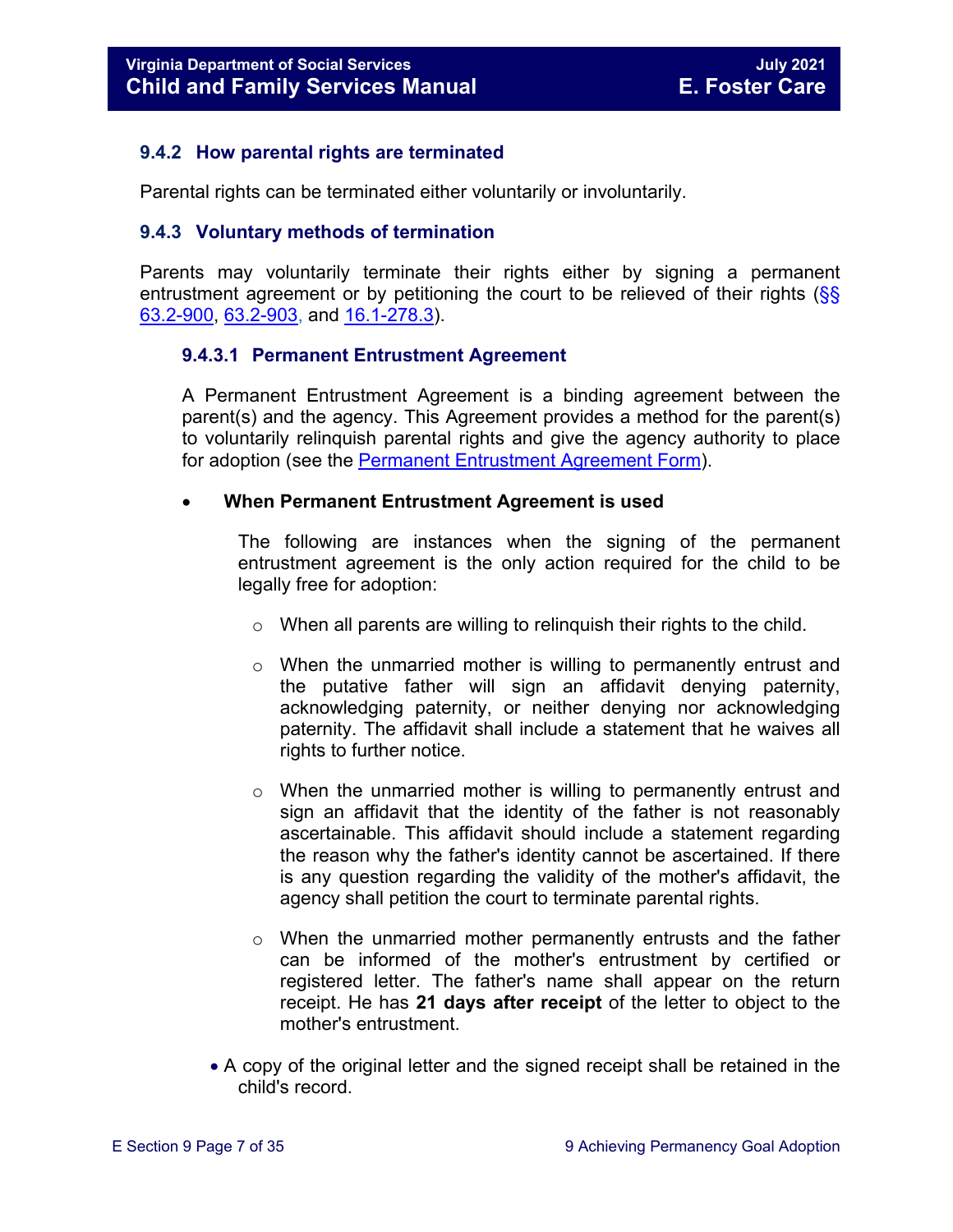- If the letter cannot be delivered to the father, it is necessary to petition the court for termination of his rights (§ [16.1-277.01\)](https://law.lis.virginia.gov/vacode/16.1-277.01/).
- **Counseling services prior to and following a Permanent Entrustment**
- Birth parent(s) completing permanent entrustments for the purpose of adoption shall be provided the opportunity for counseling, which should address issues related to, but not limited to:
	- $\circ$  Long-term impact of the decision to place the child for adoption on birth parent(s) and child.
	- $\circ$  Helping birth parent(s) with the finality of the plan for adoption and immediate plans for their own lives.
	- $\circ$  Receiving from birth parent(s), or informing them of, newly learned medical or genetic information that is important for the adopted child and family or for the birth parent(s) and their present children.
	- $\circ$  Providing the birth parent(s) with non-identifying information on the potential adoptive family such as age, physical characteristics, interests, cultural heritage, faith-based practices, etc.

#### • **Petition for approval of Entrustment Agreement(s)**

- The LDSS files petitions requesting court approval of permanent entrustment agreement(s). The court order shall contain a statement that continuation in the home would be contrary to the welfare of the child or that removal was in the best interest of the child or that there is no less drastic alternative than removal of the child from the home  $(\frac{8}{5})$  [16.1-](https://law.lis.virginia.gov/vacode/16.1-278.3/) [278.3](https://law.lis.virginia.gov/vacode/16.1-278.3/) and [16.1-277.01\)](https://law.lis.virginia.gov/vacode/16.1-277.01/).
- **When the Entrustment Agreement is signed**
- The Permanent Entrustment Agreement may be signed any time after the child's birth. A separate form shall be used for each parent who entrusts and for each child to be entrusted.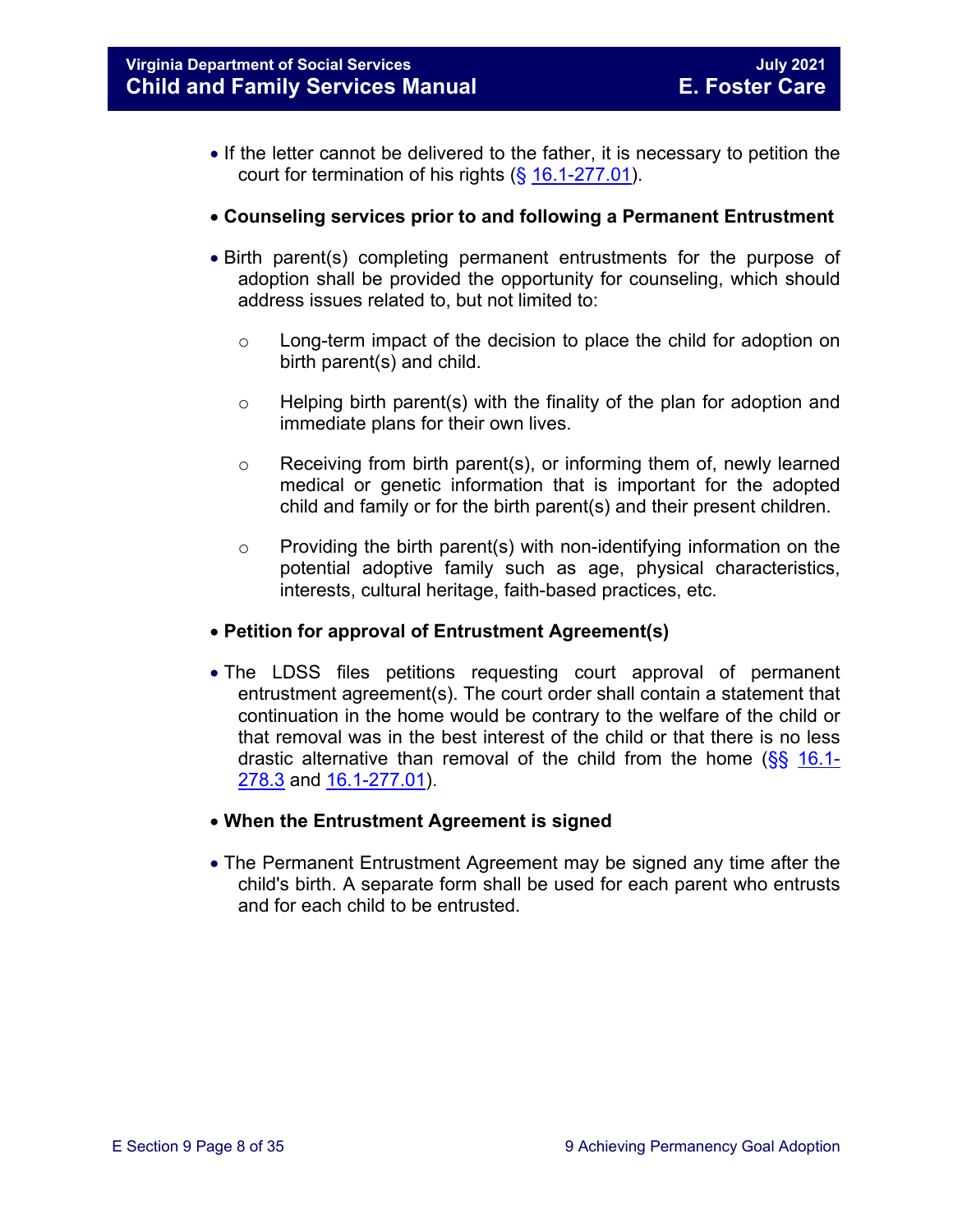#### • **How the Entrustment Agreement is revoked**

- The agreement can be revoked any time up to the signing of the adoptive home placement agreement, unless the Permanent Entrustment Agreement has been approved by the court and all parental rights have been terminated.
- The Entrustment Agreement may be revoked by either parent until:
	- $\circ$  The child has reached the age of ten (10) days.
	- $\circ$  Seven (7) days have elapsed from the date of execution.
- When the Agreement is revoked, custody of the child shall be returned to the birth parent. In the event that the custody of the child is controversial, custody will need to be determined by court action.
- Upon proof of fraud or duress, a Permanent Entrustment Agreement may be declared invalid and the rights and obligations of the parent(s) restored by court order if the final order of adoption has not been entered and the court has not approved the Permanent Entrustment Agreement and issued a final order terminating parental rights.
- The Entrustment Agreement may be revoked by either birth parent if at the time of revocation the child has not been placed in the physical custody of the adoptive parents.

#### • **Court Orders and Permanent Entrustment**

• When a child enters care through a Permanent Entrustment Agreement, there shall be a subsequent court order obtained within 180 days (6 months) of the entrustment. The order shall contain a statement that continuation in the home would be contrary to the welfare of the child or that removal was in the best interest of the child or that there is no less drastic alternative than removal of the child from the home.

#### • **Appeal of court order**

• Once the agency has petitioned the court to approve a Permanent Entrustment Agreement and the court has held a hearing and issued a final order terminating parental rights, the parent cannot revoke the agreement. The parent(s) may appeal the order ( $\S$  [16.1-296\)](https://law.lis.virginia.gov/vacode/16.1-296/).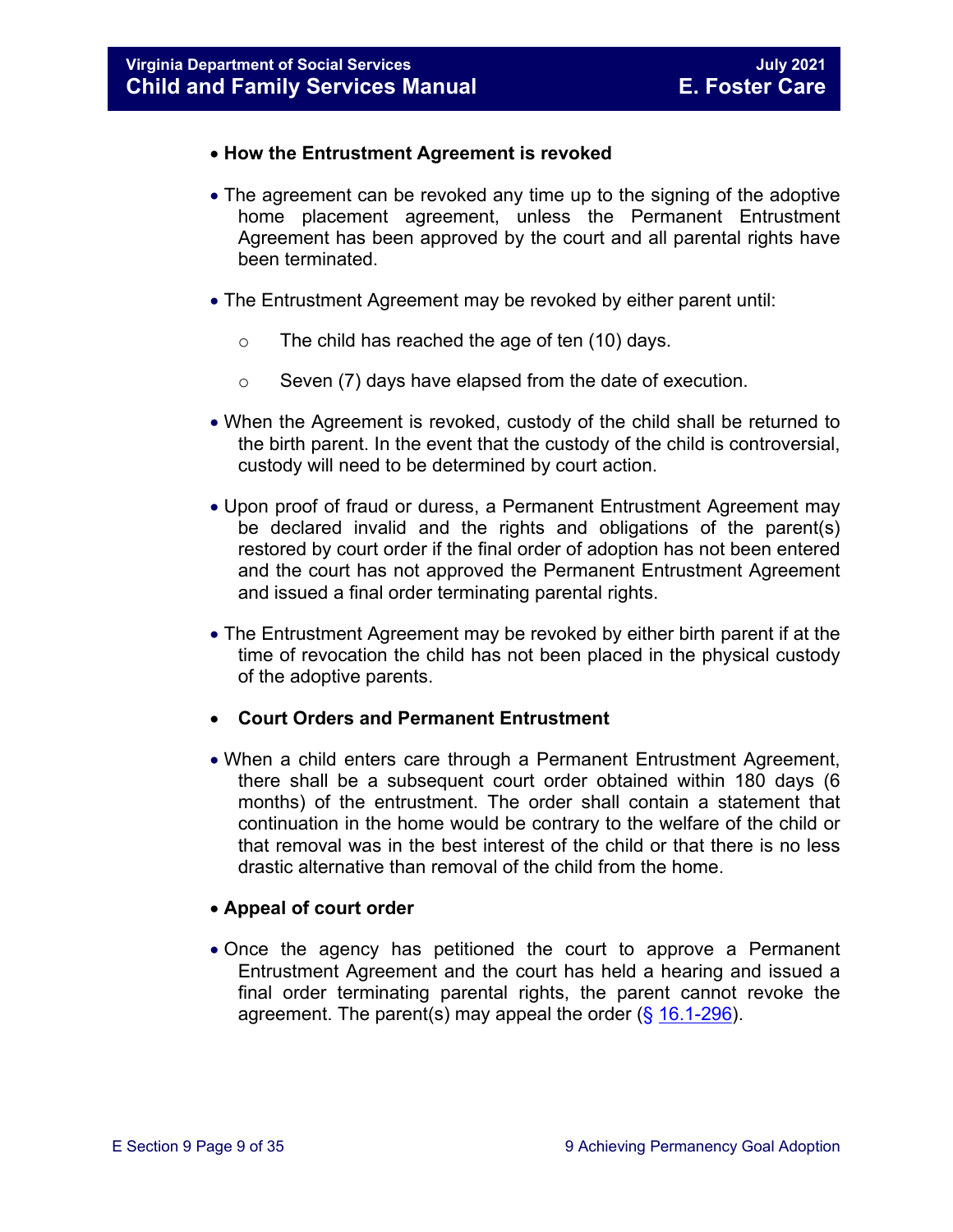#### **9.4.3.2 Parental Petition for Relief of Care and Custody**

Parent(s) file a joint petition with the juvenile and domestic relations district court, requesting termination of parental rights. When appropriate, the LDSS should join in the filing of the petition.

#### <span id="page-9-0"></span>**9.4.4 Involuntary termination of parental rights**

If it is not possible to achieve termination of parental rights voluntarily, then the LDSS shall petition the court for TPR  $(S_5 \ 16.1-283 \$  $(S_5 \ 16.1-283 \$  $(S_5 \ 16.1-283 \$  and  $16.1-278.3)$ . These procedures define how parental rights are terminated involuntarily.

Federal law states that when a child has been in the care of the agency for 15 of the last 22 months and there has been no progress toward reunification with the parent from whom the child was removed, then a petition for termination of parental rights shall be filed unless it can be documented that it is not in the child's best interest to do so. The child may experience multiple exits from and entries into foster care during the 22 months; a new foster care episode does not start a new 22 month period. The federal government calculates the cumulative amount of time that the child has been in the agency's care, excluding any trial home visits and runaway episodes, during the last 22 months to establish the 15 months of care. At the end of the 15th cumulative month that the child is in the agency's care, the agency shall file a petition with the court to terminate parental rights if no progress has been made toward reunification, unless the agency has documented that termination of rights is not in the child's best interest.

The LDSS need not have identified an available family to adopt a child prior to termination being sought or the court's entering a termination order (§ [16.1-283 A\)](https://law.lis.virginia.gov/vacode/16.1-283/). The LDSS should, in fact, not wait to terminate rights until an adoptive home is located. The LDSS should diligently recruit such a home as soon as the LDSS believes that reunification is unlikely and that relatives have been ruled out unless the child is already placed with a family that is appropriate for adoption. [Refer to](https://fusion.dss.virginia.gov/Portals/%5bdfs%5d/Files/DFS%20Manuals/Foster%20Care%20Manuals/Foster%20Care%20Manual%2007-2020/Final%20Foster%20Care%20Manual%2007-2020/section_7_selecting_permanency_goals#page=7)  [section 7.4 Concurrent Planning.](https://fusion.dss.virginia.gov/Portals/%5bdfs%5d/Files/DFS%20Manuals/Foster%20Care%20Manuals/Foster%20Care%20Manual%2007-2020/Final%20Foster%20Care%20Manual%2007-2020/section_7_selecting_permanency_goals#page=7)

#### **9.4.4.1 Grounds for termination of parental rights**

Use of the following grounds shall be based on findings by the court that termination of parental rights is in the best interests of the child. The legal standard for making these findings is clear and convincing evidence.

The parental rights of a child placed in foster care as a result of court commitment, an Entrustment Agreement, or other voluntary relinquishment by the parent or parents, may be terminated based on the following grounds:

• **Failure to maintain contact**. The parent or parents have, without good cause, failed to maintain continuing contact with and to provide or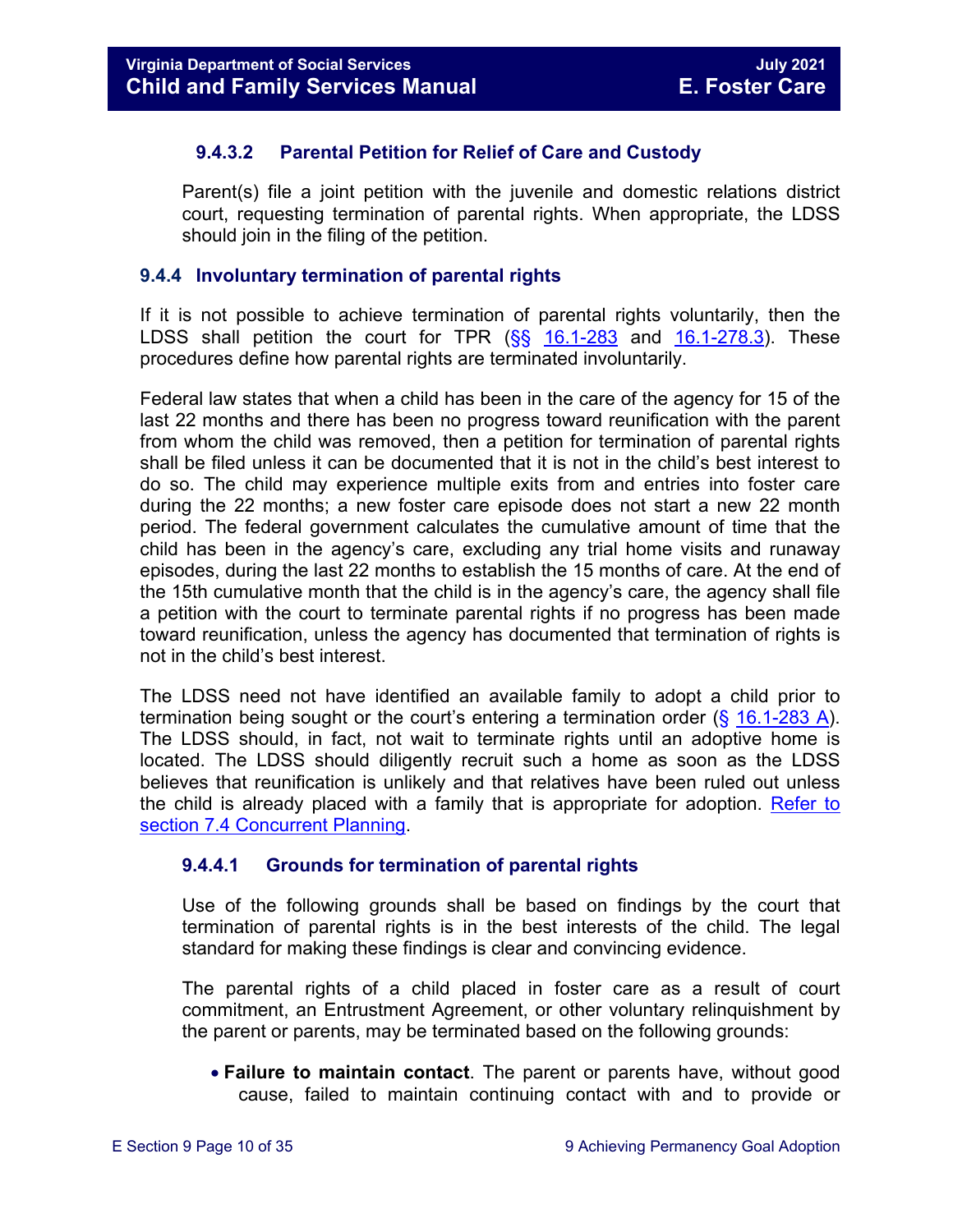substantially plan for the future of the child for a period of six (6) months after the child's placement in foster care. Lack of contact continues even with the reasonable and appropriate efforts of social, medical, mental health, or other rehabilitative agencies to communicate with the parent or parents and to strengthen the parent-child relationship. Proof that the parent or parents have failed without good cause to communicate on a continuing and planned basis with the child for a period of six (6) months shall constitute prima facie evidence of this condition (§ [16.1-283 C\)](https://law.lis.virginia.gov/vacode/16.1-283/).

- **Failure to make progress**. Parent or parents, without good cause, have been unwilling or unable, within a reasonable period not to exceed twelve months from the date the child was placed in foster care, to remedy substantially the conditions which led to or required continuation of the child's foster care placement. Lack of progress exists even with the reasonable and appropriate efforts of social, medical, mental health, or other rehabilitative agencies to such end.
- The foster care plan filed with the court or any other plan jointly designed and agreed to by the parent or parents and a public or private social, medical, mental health, or other rehabilitative agency shall constitute prima facie evidence of this condition. The court shall take into consideration the prior efforts of such agencies to rehabilitate the parent or parents prior to the placement of the child in foster care  $(\frac{6}{9} 16.1 - 283)$ [C\).](https://law.lis.virginia.gov/vacode/16.1-283/)
- **Abandonment**. The child was abandoned and the identity or the whereabouts of the parent or parents cannot be determined after a diligent search; and the child's parent or parents, guardian or relatives have not come forward to identify such child and claim a relationship to the child within three (3) months following the issuance of an order by the court placing the child in foster care  $(\S 16.1-283 D)$  $(\S 16.1-283 D)$ .

#### • **Convictions for certain crimes**.

- O The parent has been convicted of an offense under the laws of this Commonwealth or a substantially similar law of any other state, or any foreign jurisdiction which constitutes murder or voluntary manslaughter, or a felony attempt, conspiracy or solicitation to commit any such offense, if the victim of the offense was a child of the parent, a child with whom the parent resided at the time such offense occurred, or the other parent of the child; or
- $\circ$  The parent has been convicted of an offense under the laws of this Commonwealth, any other state, or any foreign jurisdiction which constitutes felony assault resulting in serious bodily injury or felony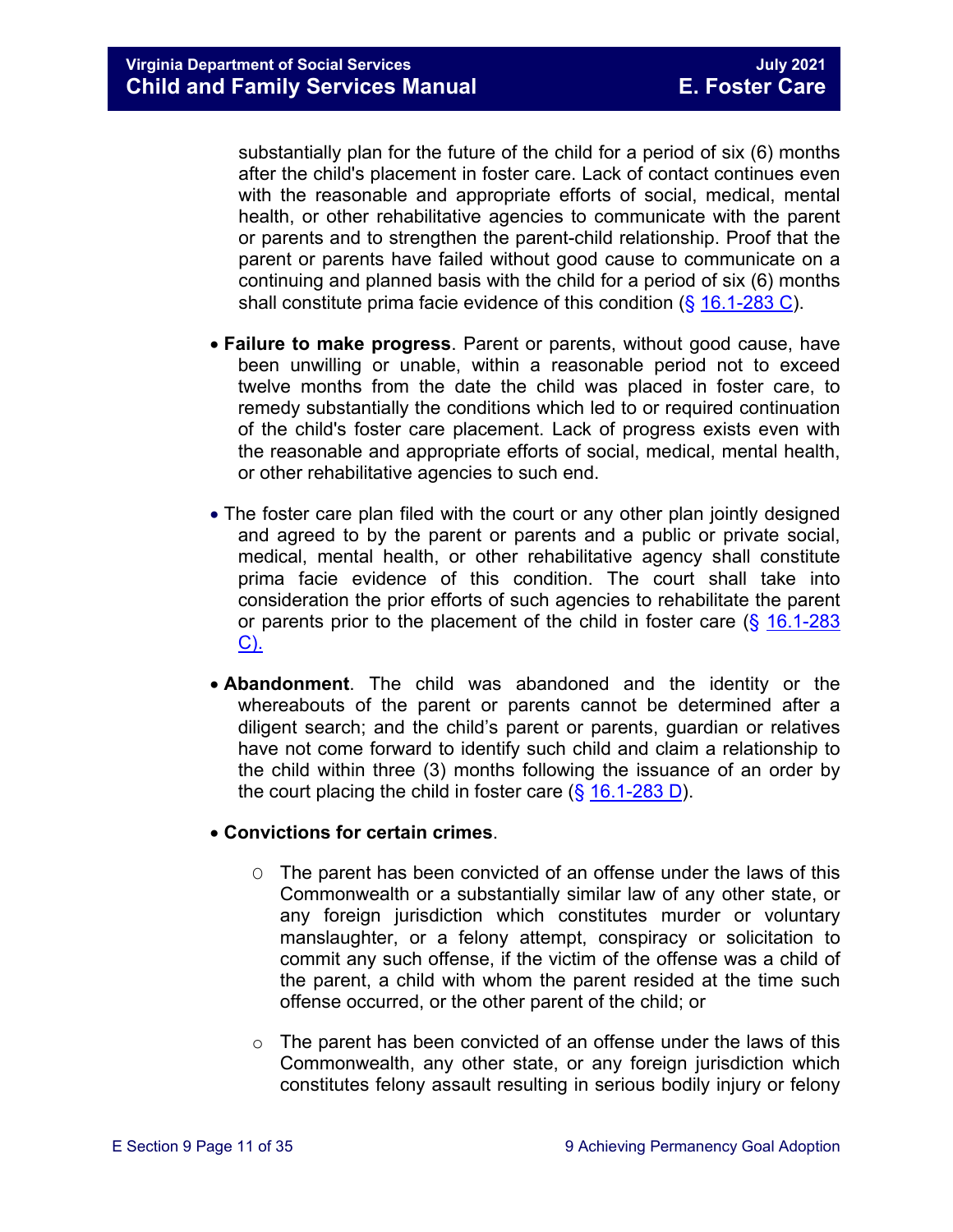bodily wounding resulting in serious bodily injury or felony sexual assault, if the victim of the offense was a child of the parent or a child with whom the parent resided at the time of such offense or the other parent of the child. "Serious bodily injury" means bodily injury which involves substantial risk of death, extreme physical pain, protracted and obvious disfigurement, or protracted loss or impairment of the function of a bodily member, organ, or mental faculty  $(\S 16.1 - 283 \E)$ .

- **Aggravated circumstances**. A parent has subjected any child to aggravated circumstances. Aggravated circumstances means torture, chronic or severe abuse, or chronic or severe sexual abuse where the victim is:
	- $\circ$  A child of the parent or a child with whom the parent resided at the time such conduct occurred and includes the failure to protect a child from such conduct where that conduct or failure to protect;
	- o Demonstrates depraved indifference to human life; or
	- $\circ$  Resulted in the death of a child or serious bodily injury to child.
	- $\circ$  Chronic abuse or chronic sexual abuse means recurring acts of physical abuse that place the child's health, safety or well-being at risk. Severe abuse and severe sexual abuse may include an act or omission that occurred only once but meets the definition of "aggravated circumstances"  $(SS \ 16.1-281 \ B$  and  $16.1-283 \ E)$ . (S) [16.1-283 B and E\)](https://law.lis.virginia.gov/vacode/16.1-283/).

Federal law requires that a petition for termination of parental rights shall be filed within 60 days of a judicial determination that reasonable efforts to reunify the child and parent are not required when conviction of certain crimes and aggravated circumstances are the grounds for termination.

- **Termination of Residual Rights to another child** (§ [16.1-283 E and F\)](https://law.lis.virginia.gov/vacode/16.1-283/)
- **The residual parental rights of a sibling** of the foster child have previously been involuntarily terminated
- **Unlikelihood that conditions can be corrected** (§ [16.1-283 B2\)](https://law.lis.virginia.gov/vacode/16.1-283/). For children who have been found by the court to be abused and neglected and in foster care, the following grounds may be used:
	- O The neglect and abuse suffered by the child presents a serious and substantial threat to his or her life, health, or development.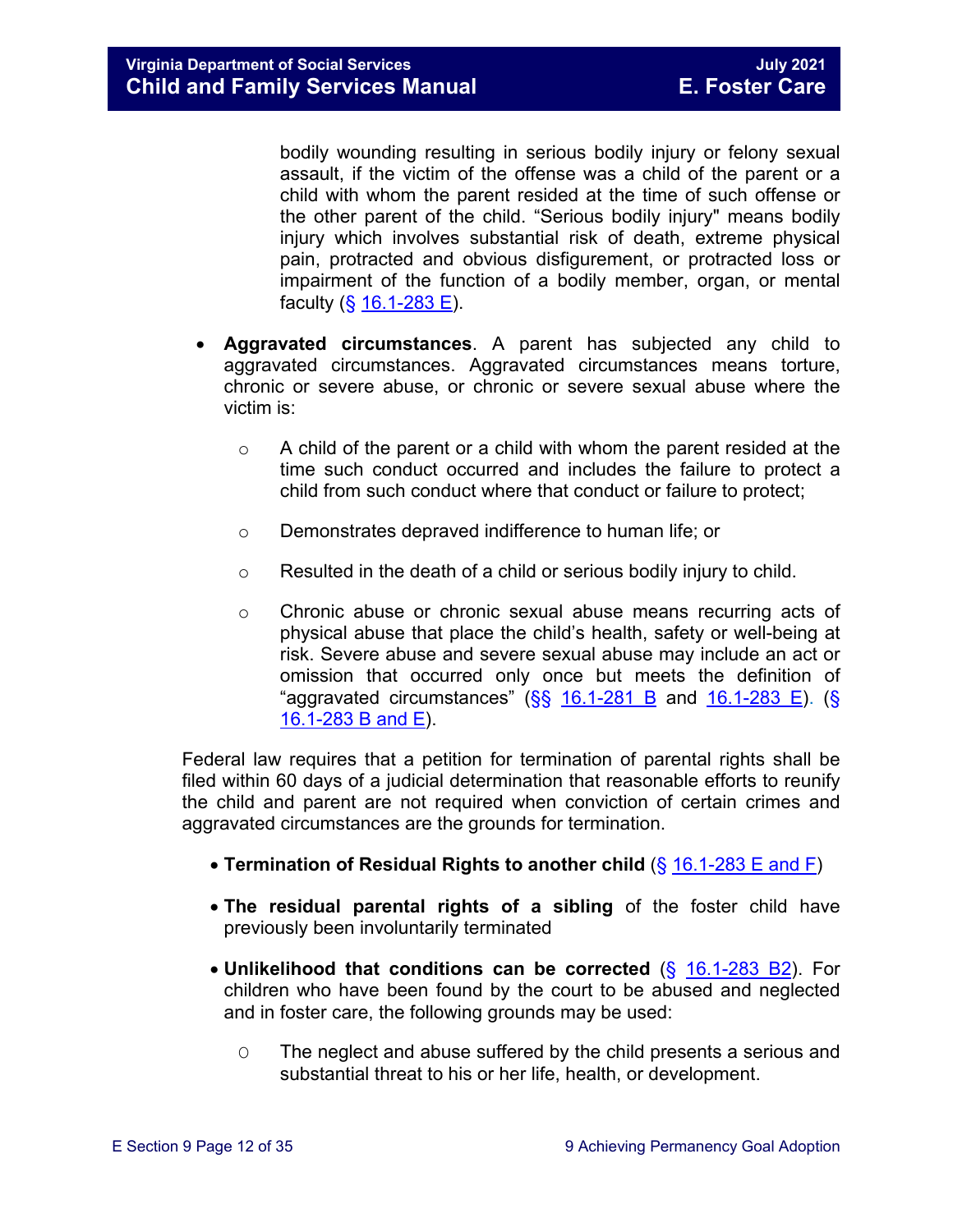**Virginia Department of Social Services**<br> **Child and Family Services Manual Child and Family Services Manual Child and Family Services Manual Child and Family Services Manual** 

- O It is not reasonably likely that the conditions which resulted in neglect or abuse can be substantially corrected or eliminated so as to allow the child's safe return to his parent or parents within a reasonable period of time. In making this determination, the court shall take into consideration the efforts made to rehabilitate the parent or parents by any public or private social, medical, mental health, or other rehabilitative agencies prior to the child's initial placement in foster care as well as efforts after placement.
- Evidence of this is as follows:
	- O The parent or parents are suffering from a mental or emotional illness or mental deficiency of such severity that there is no reasonable expectation that such parent will be able to undertake responsibility for the care needed by the child in accordance with his age and stage of development;
	- O The parent or parents have habitually abused or are addicted to intoxicating liquors, narcotics, or other dangerous drugs to the extent that proper parental ability has been seriously impaired and the parent, without good cause, has not responded to or followed through with recommended and available treatment which could have improved the capacity for adequate parental functioning; or
	- O The parent or parents, without good cause, have not responded to or followed through with appropriate, available, and reasonable rehabilitative efforts on the part of social, medical, mental health, or other rehabilitative agencies designed to reduce, eliminate, or prevent the neglect or abuse of the child.

#### **9.4.4.2 Procedures to follow for court termination**

The worker should consult with the LDSS' attorney to determine whether there are grounds for termination of parental rights and to prepare for a TPR hearing. The LDSS may hire an additional attorney for the child if the Guardian ad Litem needs assistance when the petition of the LDSS is contested, the court's decision is appealed, or a separate petition is filed, any of which appear contrary to the child's best interest. State pool funds may be used to pay the attorney's fee. Court related costs, such as assistance of expert witnesses, may **not** be purchased as a foster care service.

The LDSS shall assess whether TPR is in the best interests of the child prior to the permanency planning hearing and then file a petition and foster care plan with the court with the goal of adoption **30 days prior** to the permanency planning hearing.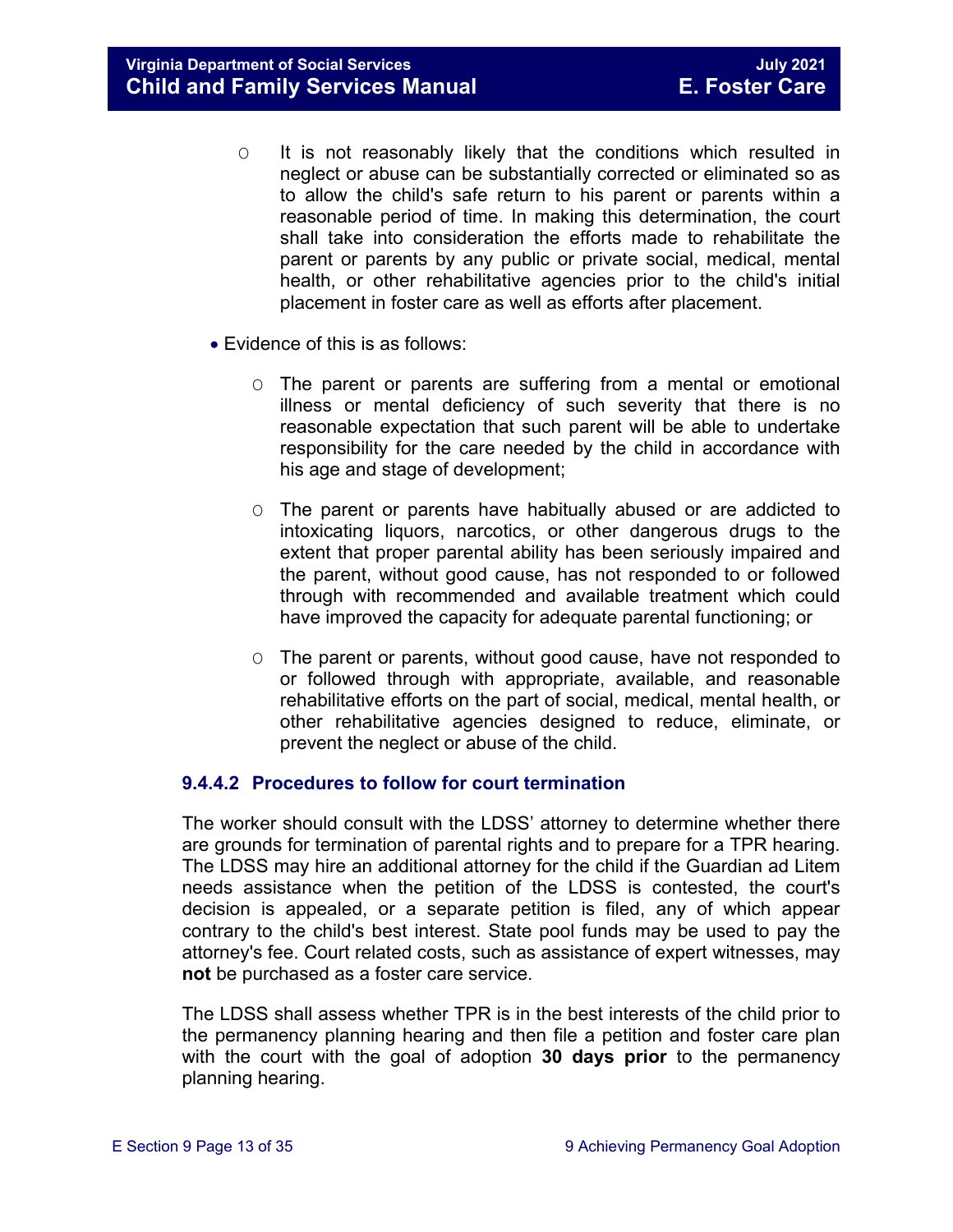The service plan documents that TPR is in the child's best interest. The foster care plan changing the goal to adoption and the petition for TPR shall, whenever possible, be submitted to the court and considered by the court at the same hearing (§ [16.1-283 A\)](https://law.lis.virginia.gov/vacode/16.1-283/). *If the petition for TPR is not filed at the same time as the foster care plan changing the goal to adoption, the LDSS must file the petition within 30 days of the hearing to ensure that federal requirements are met.*

The petition shall specifically request that parental rights of the parents be terminated and that the LDSS be given the authority to place and consent to adoption of the child.

If a matter involving the child's custody has previously gone to a circuit court that court has jurisdiction and the petition shall be filed there. The court will set a hearing date.

#### **9.4.4.3 Notifying interested persons of the TPR court hearing**

It is the LDSS' responsibility to submit the foster care plan **30 days prior** to the hearing in order to allow the court sufficient time for giving legal notice  $(\S 16.1 -$ [283\)](https://law.lis.virginia.gov/vacode/16.1-283/).

• **Who gives notice**. The court where the hearing will be held is responsible for giving legal notice.

#### • **Who receives notice**.

- o Parents.
- $\circ$  Child if 12 years of age or older.
- o Guardian or legal custodian.
- o Parents' attorney.
- o Guardian ad Litem (GAL).
- o Court Appointed Special Advocate (CASA).
- o Current foster parents.
- o Other necessary parties.
- **Notifying putative fathers** (§ [63.2-1249\).](https://law.lis.virginia.gov/vacode/63.2-1249/) Any petitioner who files a petition for the termination of parental rights or for an adoption proceeding shall request a search of The Virginia Birth Father Registry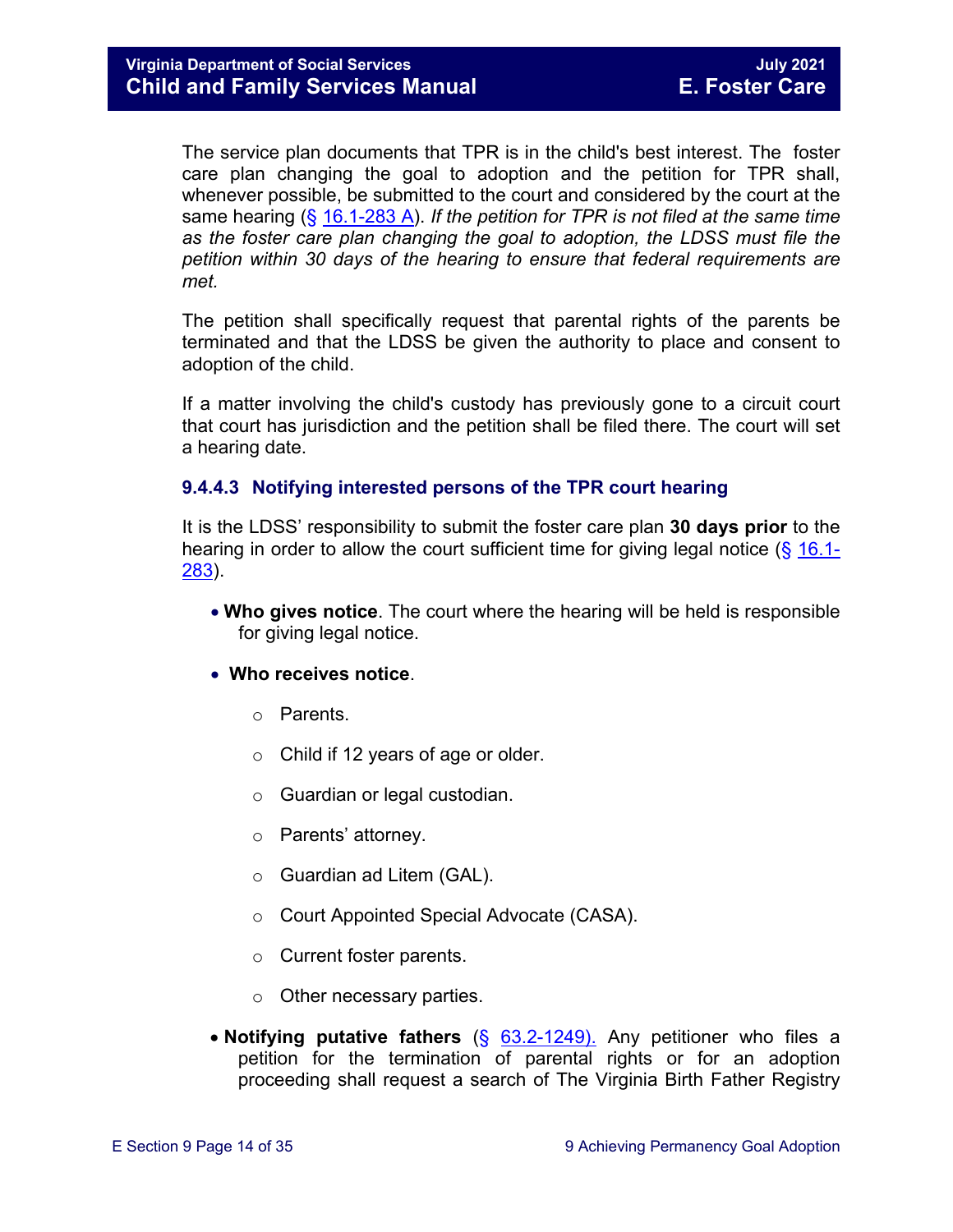for any putative father. However, there are situations where the putative father may not need notification (see [Section 9.4.4.5\)](#page-14-0)

• Additional information regarding how to search the Virginia Birth Registry can be found in Virginia Birth [Father Guidance.](https://fusion.dss.virginia.gov/Portals/%5Bdfs%5D/Files/Adoption/Guidance/2020/section_8_virginia%20birth%20father%20registry.pdf#page=7)

#### **9.4.4.4 How notice is given for TPR hearing**

- Delivered in person by sheriffs, their deputies, and police officers in counties or cities, or by any other suitable person designated by court;
- Certified mail with addressee only signing the return receipt; or
- Order of publication. Orders of publication shall state the purpose of the petition to be heard and where and when the hearing is to be held. Such orders shall be published for four successive weeks, in such newspaper as the court may prescribe. They require the defendant to appear to protect his interests on or before the date stated in the order.

#### <span id="page-14-0"></span>**9.4.4.5 When notice is not required for TPR**

Notice is not required if a parent:

- Has signed a permanent Entrustment Agreement;
- Has signed an affidavit waiving all rights to notice; or
- Is represented by counsel and counsel receives notice.

Situations when the putative father may or may not need notification:

- If his identity and location are known, the LDSS should contact him about signing a permanent Entrustment Agreement or an affidavit waiving all rights to notice. If he is unwilling to sign an agreement or affidavit, the court will notify him of the hearing.
- If the father's identity is known, but his current whereabouts are unknown, the LDSS shall attempt to contact him at his last known address by registered certified letter. This shall be done before petitioning the court for termination of his rights. To satisfy the "diligent efforts" requirement of the law, the LDSS shall attempt to locate the father through all sources such as relatives, former employers, Social Security, etc. If he cannot be found or if his address cannot be ascertained, the court requires an order of publication  $(\S 16.1-264 A)$  $(\S 16.1-264 A)$ .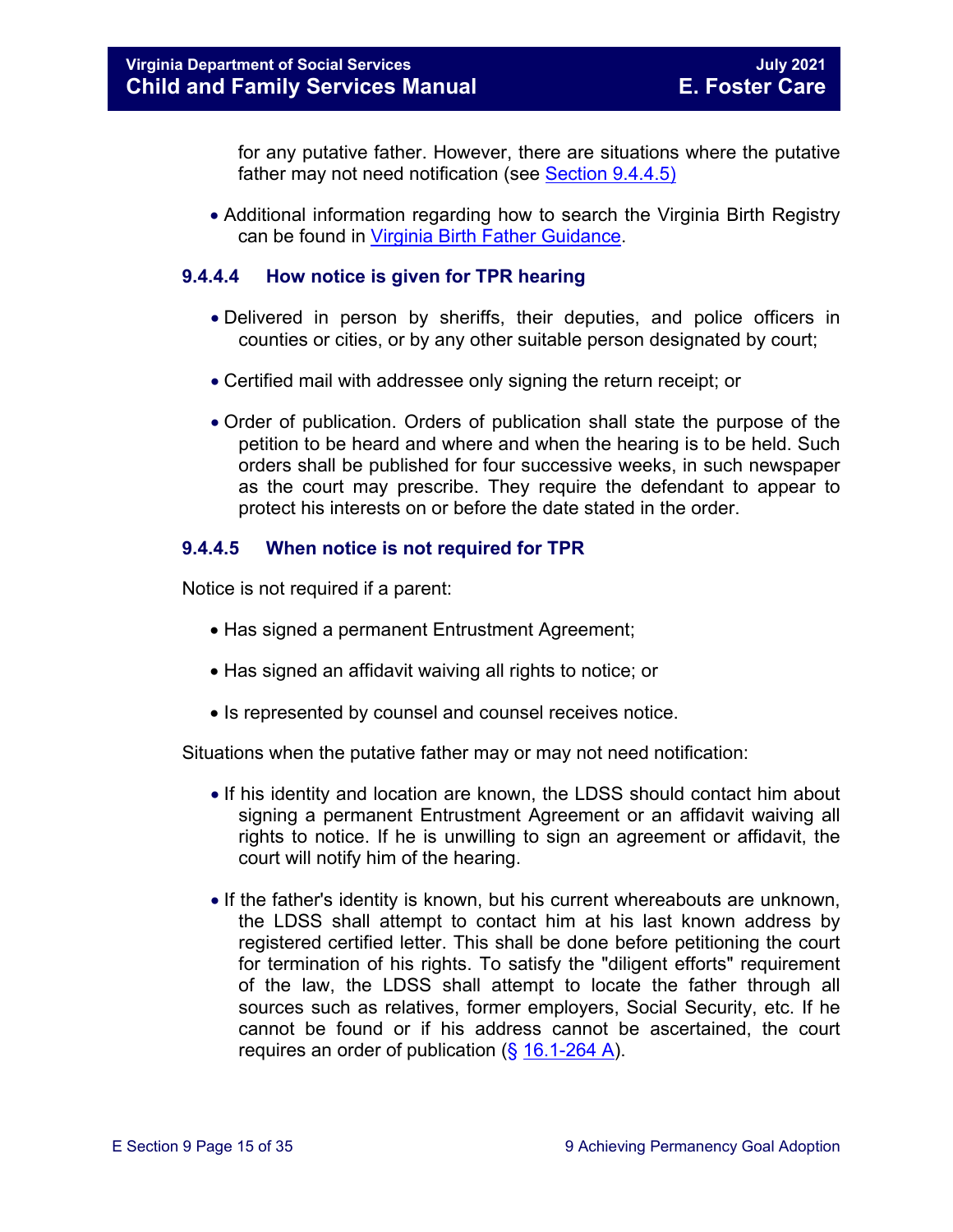- If the father's identity is not known or not reasonably ascertainable, the LDSS shall secure an affidavit from the mother to this effect. This affidavit shall be presented to the court. If the court certifies the identity of the father is unknown, notice is not required. When the LDSS has any question regarding the validity of the mother's affidavit, the matter should be brought to the court's attention  $(\S 16.1\n-263 E)$ .
- If the mother knows the father's identity but she refuses to reveal it, the court certifies on the record that the father's identity is not reasonably ascertainable. The court may appoint a Guardian ad Litem to protect the rights of the unknown father.

#### **9.4.4.6 Transportation of prisoners for testimony in child welfare cases**

If a parent is incarcerated, the court may authorize the Department of Corrections to have the prisoner transported to provide necessary testimony in hearings related to child welfare. The testimony of prisoners can also be acquired using electronic video and audio communication systems or telephonic communication systems in lieu of a personal appearance if authorized by the court.

#### **9.4.4.7 Order to Terminate Parental Rights**

After the hearing, the court will send the LDSS a copy of the commitment order. The order shall specify termination of all parental rights with the LDSS' authority to place and consent to adoption. If not specified, the LDSS shall ask the court to clarify, in writing, the intent of the order. If a parent denies paternity or if the identity of a parent is unknown, the court order shall still specify termination of all parental rights. There is an exception. If a parent's rights have already been terminated by permanent Entrustment Agreement, then the order need not specify termination of that parent's rights  $(\frac{6}{5}16.1-278.3)$  $(\frac{6}{5}16.1-278.3)$  $(\frac{6}{5}16.1-278.3)$  and  $16.1-283$ .

#### **9.4.4.8 Appeals**

Appeals shall be made to a juvenile court **within ten (10) days** of the entry of the order. The circuit court should schedule the appeal within 90 days from the day that it was filed  $(\S$  [16.1-296\)](https://law.lis.virginia.gov/vacode/16.1-296/). A child shall not be placed in an adoptive home until the appeal has been settled.

#### **9.4.4.9 Status of child after TPR has been achieved**

The child remains in custody of the LDSS and in foster care until the final order of adoption.

The court shall continue annual foster care review hearings for children whose parental rights have been terminated until a final order of adoption is entered.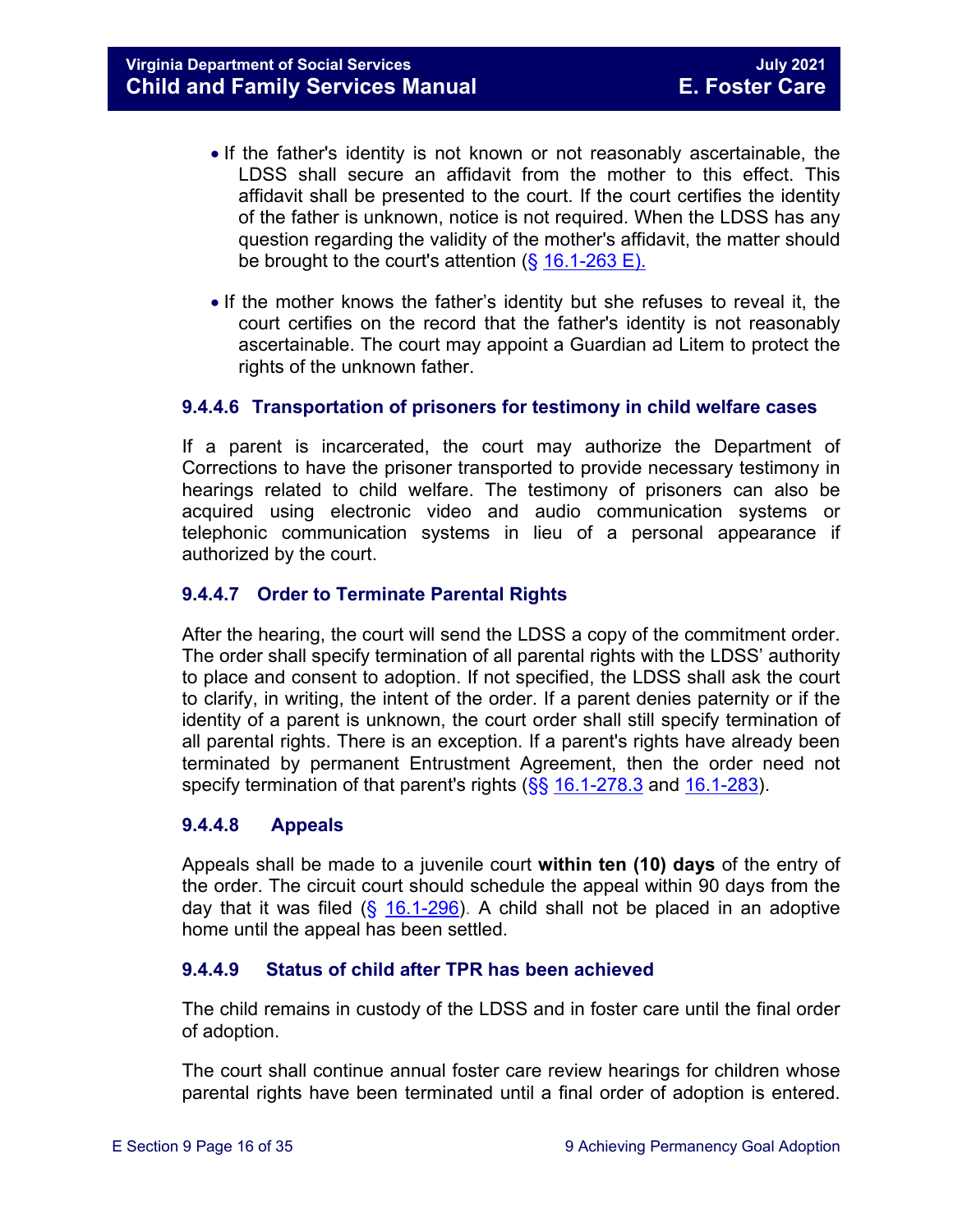Administrative Panel Reviews shall continue, alternating with the court's foster care review hearings every six (6) months. The foster care plan shall be reviewed at each six-month hearing or review.

# <span id="page-16-0"></span>**9.5 Preparing the child for adoption**

Adoption services for children should ensure that adoption is the best plan for them and that they are prepared for adoption. Adults in the life of a child or youth can help them review, process and understand their previous life experiences to clarify what happened to them in the past and integrate those experiences so that they will have a greater self understanding. Foster/Adoptive parents, children's therapists, and workers can help children in answering important questions about their lives-both to assess their readiness for and to prepare them for staying permanently in their family.

#### <span id="page-16-1"></span>**9.5.1 Helping children and youth adjust to loss**

Integration is a way of helping children and youth cope with the painful realities of the separation from their birth families that often impact their future behaviors and can create extraordinary stress between their birth families and their foster/adoptive families. The five step integration process was first described by adoption pioneer K. Donley ([1](#page-16-2)988)<sup>1</sup> as an effort to clarify the child's permission to be in foster care, to live with new parents, to be loved by them and to be loved back.

- Create an accurate reconstruction of the child's entire placement history. Creating a lifebook, lifemap or ecomap with a child helps a child/youth to see and understand his or her own history.
- Identify the important attachment figures in the child's life. These attachment figures might be parents, siblings, former foster parents, or other family members.
- Gain the cooperation of the most significant of the attachment figures. Even if the birth family is not happy about a child's permanency goal of adoption, there is likely to be one important person who will be willing to work with foster/adoptive parents or the agency to make a child's transition to adoption easier.
- Clarify the permission message. It is important for children to hear and feel from people important to them that it is all right to love another family. The important person in a child's life who is available to give the child that message should be sought out to do so.

ī

<span id="page-16-2"></span><sup>1</sup> ADAPTED FROM:

Rycus, J.S., & Hughes, R.C. (1998). *Field guide to child welfare: Placement and permanence* (Vol. 4, pp. 757-759). Washington, DC: CWLA Press; Columbus, OH: Institute for Human Services.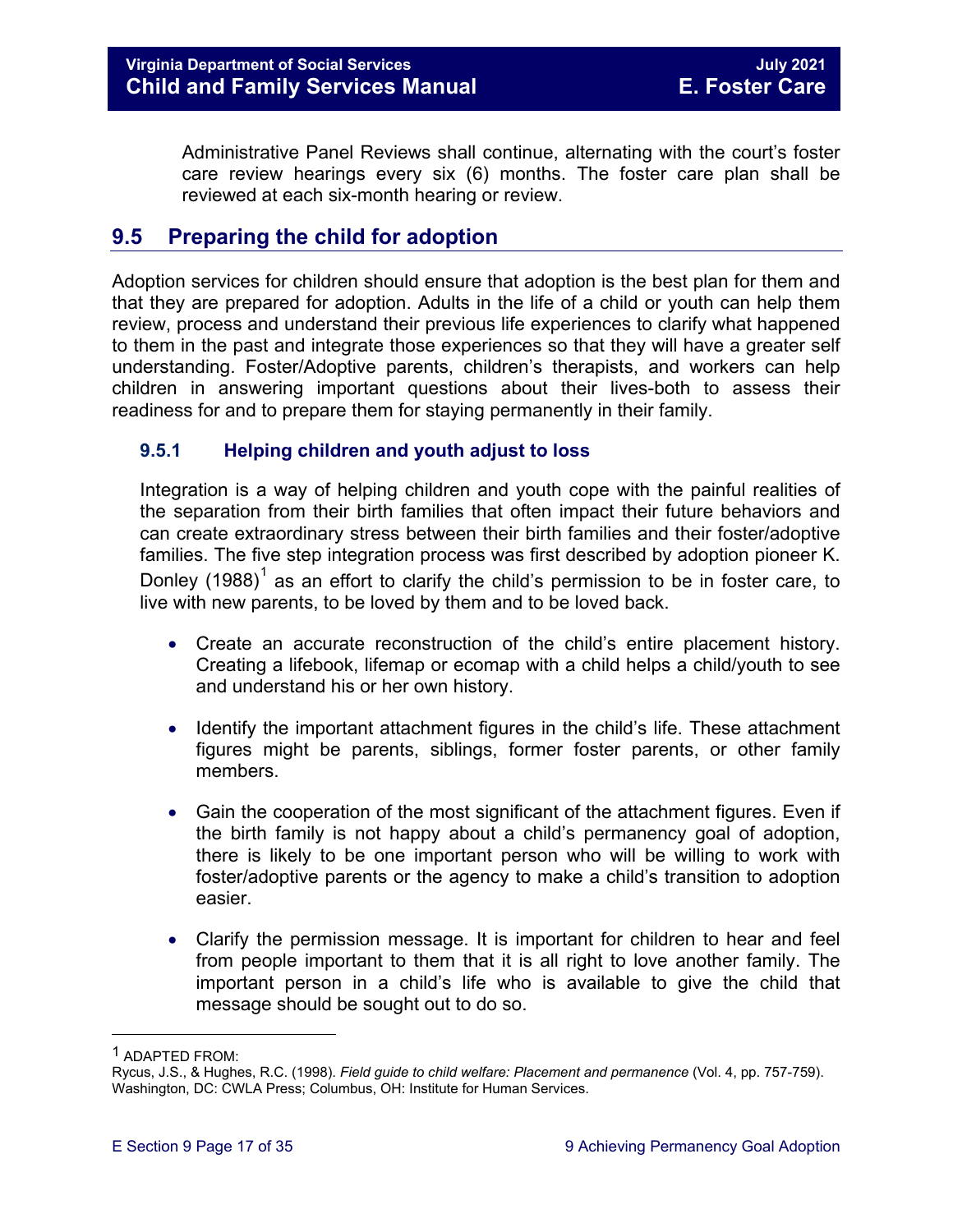• Communicating it to the child. Whether the permission to "love your family" comes during a birth family visit or a telephone call, it is important that children hear from that person that is it not their fault they are in foster care and that it is all right to love another family. This "permission" will go a long way to helping a child relax and transfer his/her attachment to the new family.2

#### <span id="page-17-0"></span>**9.5.2 Questions to use to assess children on the permanency continuum**

The following questions may be used to help workers develop a sense of what the child is feeling and what he understands about adoption. These questions are a sample of how a child can be assisted in verbalizing their thoughts about adoption.

- Who am I? (question related to identity)
- What happened to me? ( question related to loss)
- Where am I going? (question related to attachment)
- How will I get there? ( question related to relationships)
- When will I know I belong? ( question related to claiming and safety)

#### <span id="page-17-1"></span>**9.5.3 Lifebooks**

Children in out-of-home placements often lose their connection with their life history. For younger children in particular, memories may dissipate with time and the recall of grandparents, aunts, family friends, pets, and other connections may fade. Community connections with a pastor, teacher, or neighbor may also be forgotten when the child is moved from his or her community. Stuffed animals, trinkets from carnivals, school awards, Valentine cards, and other such typical childhood mementoes seldom accompany a child into foster care.

For many people, family picture albums, scrapbooks, family movies and videos, birthday cards, yearbooks, trophies, and other types of mementoes are significant items that document history and experiences of life. Through these items, we maintain a connectedness with our experiences, identity, accomplishments, and history.

Children in foster care can and should have a similar opportunity to stay connected with their identity. Lifebooks help document children and youths' personal histories as they go through the foster care and adoption process. They also serve as a way for workers and foster/adoptive parents to connect with and understand the child's history and experiences. The process of developing the lifebook communicates to the child that the adults in the child's world are interested in his or her history,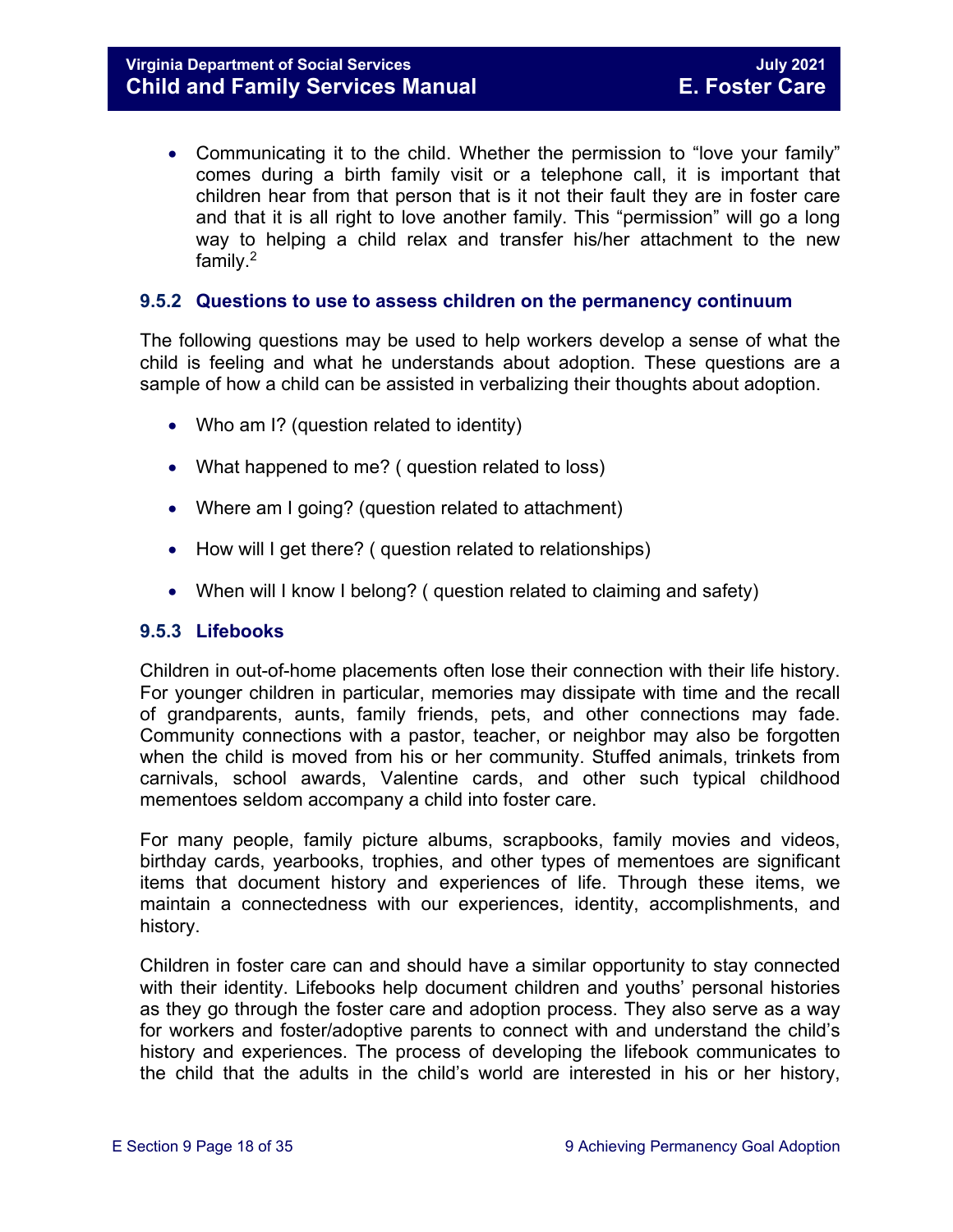experiences, culture, and family. It can serve as a tool to build new connections with the foster parent and the caseworker.

#### **9.5.3.1 What is a LifeBook?**

A lifebook is a therapeutic process which helps the child to discover his or her history and identity in simple, age appropriate terms to better enable the child to accept his/her permanency outcome throughout the child's life. The lifebook is usually developed in the form of a scrapbook, with pictures, drawings, and children's narratives of their experiences and their feelings about these experiences. Although the use of lifebooks originated within adoption, they are best practice for all children in out of home care.

A lifebook is organized as a blank book with writing prompts and spaces for pictures and messages, and allows foster parents, therapists, workers, birth parents, adoptive parents and children a place to record information.

Lifebooks should be available to children whenever they feel a need to document their lives or have a desire to look back at their past. A lifebook is private because it contains details relating to a child's birth family and the reasons for placement, a lifebook should only be shared with others after consultation with the child.

Even if children are reluctant to participate in the creation of a lifebook, the case worker, the foster, adoptive parents should never stop collecting memories. Eventually, a child or youth will want to know about his/her history.

Lifebooks are an important part of the adoption experience and can include information about preparing for the adoption and all the steps that lead up to the child joining their forever family. When the child is adopted, the lifebook goes with him to the adoptive family.

#### **9.5.3.2 How do I create a lifebook?**

Lifebooks may be created by the caseworker with the help of the foster and adoptive family, and with the help of the child whenever possible. Either way, caseworkers will have to help gather information for a lifebook. Previous foster parents or relatives are often eager to help and can assume most of the responsibility for gathering contents and compiling the scrapbook. There are many sources of valuable information:

• Biological parents and other relatives often have pictures of the child. Families are often willing to provide pictures, if the purpose is explained, and if they are assured that the pictures will always be in the child's possession. If they have only original prints, photo shops can make copies, and the originals can then be returned to the family members.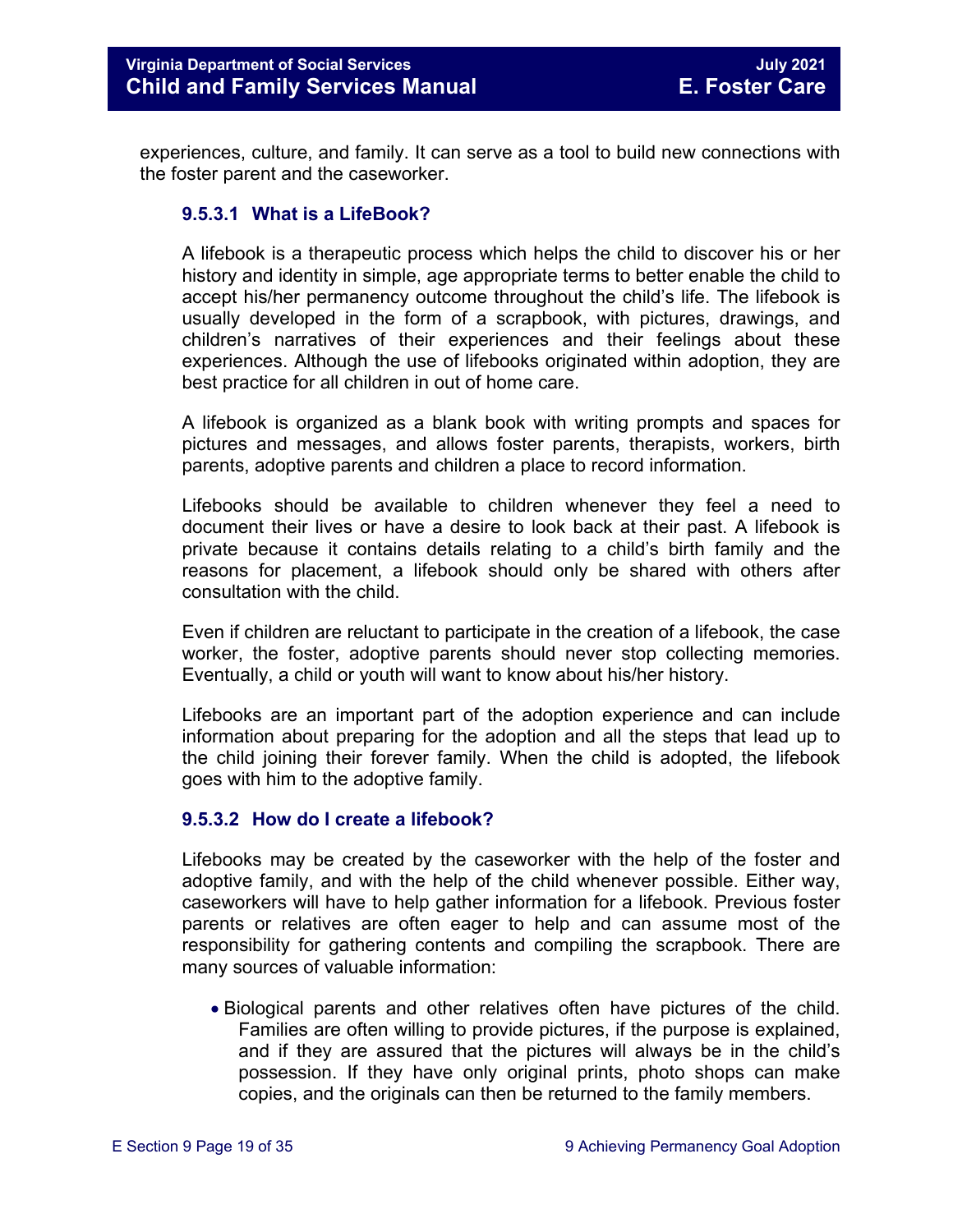- Family members can contribute pictures of themselves. This should include parents, siblings, extended family, family friends, and others who have been important to the child. Children should be asked who they remember or who is important to them and those individuals should be contacted to obtain pictures or stories from these individuals about the child.
- The worker can approach previous foster parents or caregivers; they may have many pictures of the child in their own family albums. They can provide negatives or extra photos, or copies can be made from prints or slides. Workers may find photos documenting a child's first tooth, first steps, birthday parties, and other family events. Photos of previous foster families should also be obtained.
- The worker, and when possible with the foster parents, can return with the child to previous schools, neighborhoods, and communities, and together they can photograph people and places familiar to the child. The worker can also obtain class pictures from the school, and school pictures from the school photographer.
- The worker can call the hospital where the child was born; inquire whether infant photos were taken, and contact the photography department to obtain the negative or a reprint. Footprints and other documentation may also be available. The hospital building can be photographed also.
- The worker can ask relatives and previous caregivers for examples of the child's drawings and artwork.
- The worker can encourage current caregivers to document what appear to be unimportant daily events. These current events will one day be the child's history, and this documentation will be of particular importance if the child leaves his or her home.

#### **9.5.3.3 What is the child's role in creating the lifebook?**

A child's lifebook is exactly that- a book about the child's life and adults can only provide support and assistance. Children of all ages should play an active role in creating their lifebook. Infants can share their hand and foot prints, a toddler can chose the color scheme, teens can add personal stories, poetry, artwork or personal journal entries. Children and youth should pick out their own lifebook format, colors, etc. Children may have very different ideas about what they see as important in their lives and their perceptions and wishes shall be honored. Workers and foster parents should introduce ideas the child has not considered but should not force these ideas on the child.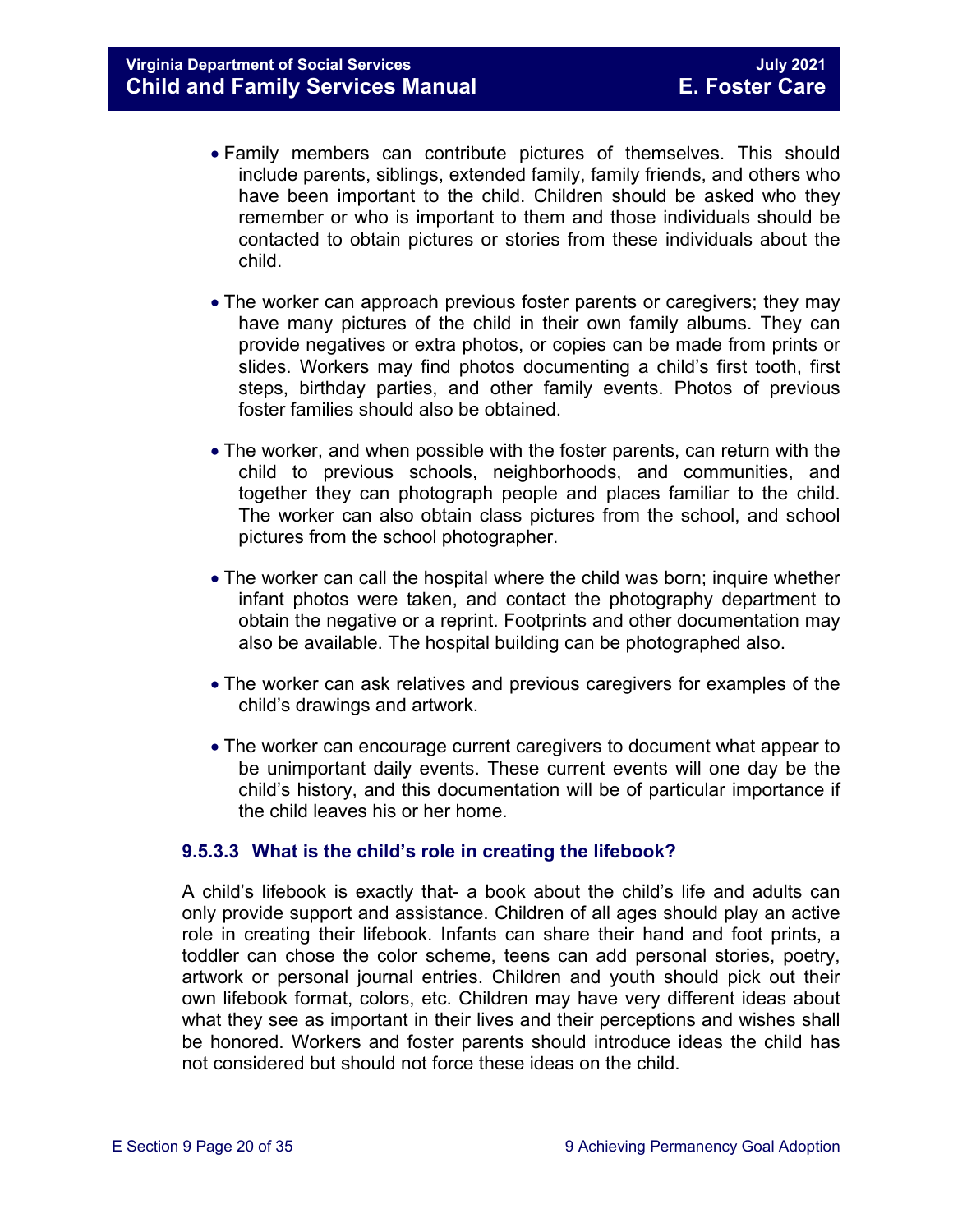Children should also be allowed to compile their lifebook in whatever fashion they choose. The format and layout should be in line with the child's perceptions and preferences.

If is important for foster parents and /or service workers to make a copy of the foster or adopted child's lifebook. A much loved lifebook will be toted around by little ones and may get messy or destroyed. A child may feel a lot of anger and resentment about what has happened to them and rip up his lifebook or a child may lose it during a move from foster home to foster home or to a new adoptive home. The worker and family should plan to preserve a copy of the lifebook through copying or storing a digital version on a disk or flash drive.

#### **9.5.3.4 Additional lifebook resources**

- The [Iowa Foster Care and Adoptive Parents Association](http://www.ifapa.org/publications/IFAPA_Lifebook_Pages.asp) (IFAPA) provides free lifebook pages that you can download from their website.
- [Adoption Lifebooks](http://adoptionlifebooks.com/) Resources, articles, newsletters, plus the Lifebook shoppe (books, workbooks, and special e-reports)
- [Day of Birth](http://www.dayofbirth.co.uk/) Learn what day of the week you were born and interesting facts about the special day.
- [Behind the Name](http://www.behindthename.com/) This site provides in depth information about your name.
- [Birthday Weather](http://www.wunderground.com/) This site allows you to find the weather for an historical date in whatever city/country you want to locate. Free
- [Age Progression.](http://www.phojoe.com/forensic_compositing.html) This is a unique source that offers realistic age regression services for families and their children who have no baby photos. May also be able to recreate what parents may have looked like.
- [Child Welfare Gateway](https://www.childwelfare.gov/topics/adoption/adopt-parenting/lifebooks/) Multiple resources and tips for creating lifebooks, sample lifebooks.
- [FosterClub](http://www.fosterclub.com/) This site provides lifebook downloadable pages specific to teens.
- [Google Maps](http://maps.google.com/) Very helpful tool for showing where children were born and where they live now.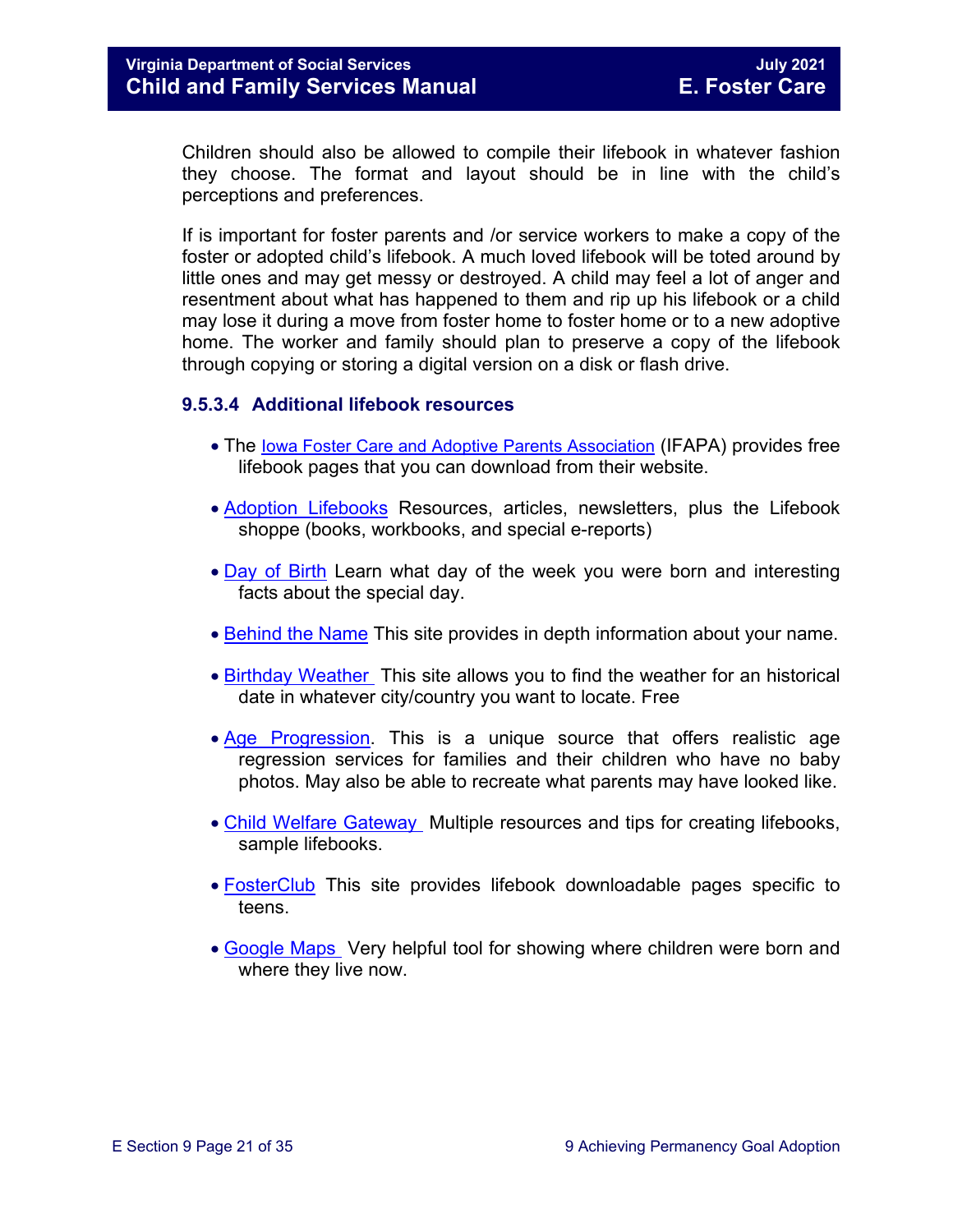# <span id="page-21-0"></span>**9.6 Involving youth when the goal is adoption**

When the goal of adoption is in the best interest of the youth for a lifelong permanent connection, then the service worker shall provide services that assist the youth to consider the goal of adoption. When the youth comprehends the benefits of adoption and is involved in the recruitment of a permanent family, he may potentially agree at a later date to the termination of parental rights. For the youth and service worker, exploring the permanency option of adoption is a process and not a one-time event. The service worker should provide services that sensitively address the strong feelings that may underlie a statement by a youth that he does not want to be adopted.

Participation of youth in planning their own adoption is critical. Permanent, nurturing family connections are as critical for youth in foster care as they are for younger children. Youth need to be actively involved in identifying past and present connections who can be explored as potential adoptive resources.

During the normal interaction with youth, the service worker should include a focus on who might the youth like to go home with, who do they spend time with on the weekend and holidays, who do they trust, who would they like to visit, who do they wish to be in contact with such as former foster parents, neighbors, parents of close friends, members of their extended family, teacher, coaches, group home staff, etc. The service worker may use the information in the [Permanency Pact](https://www.fosterclub.com/sites/default/files/Permanency%20Pact_0.pdf) to assist the youth in identifying the many supports he will need and how having a permanent family though adoption may provide these needs.

The service worker should take steps to involve the caring, committed adults identified by the youth in meetings aimed at planning for the youth's future and the identifying of a potential adoptive family.

The service worker may want to make arrangements for youth to talk to young adults who were adopted as youth or provide an opportunity for the youth to meet adoptive parents who have previously adopted a youth. The youth should be given the opportunity to have an open dialogue directed by the youth to assist in dispelling any of the concerns the youth has surrounding adoption.

Often youth feel that agreeing to adoption is a betrayal to the parents and family. The service worker should continue to maintain connections with the birth family and when appropriate facilitate discussion between the birth family and youth to address these issues in an informal or therapeutic setting in which the parent may give permission to the youth to maintain his birth family connection and move forward with another permanent family connection.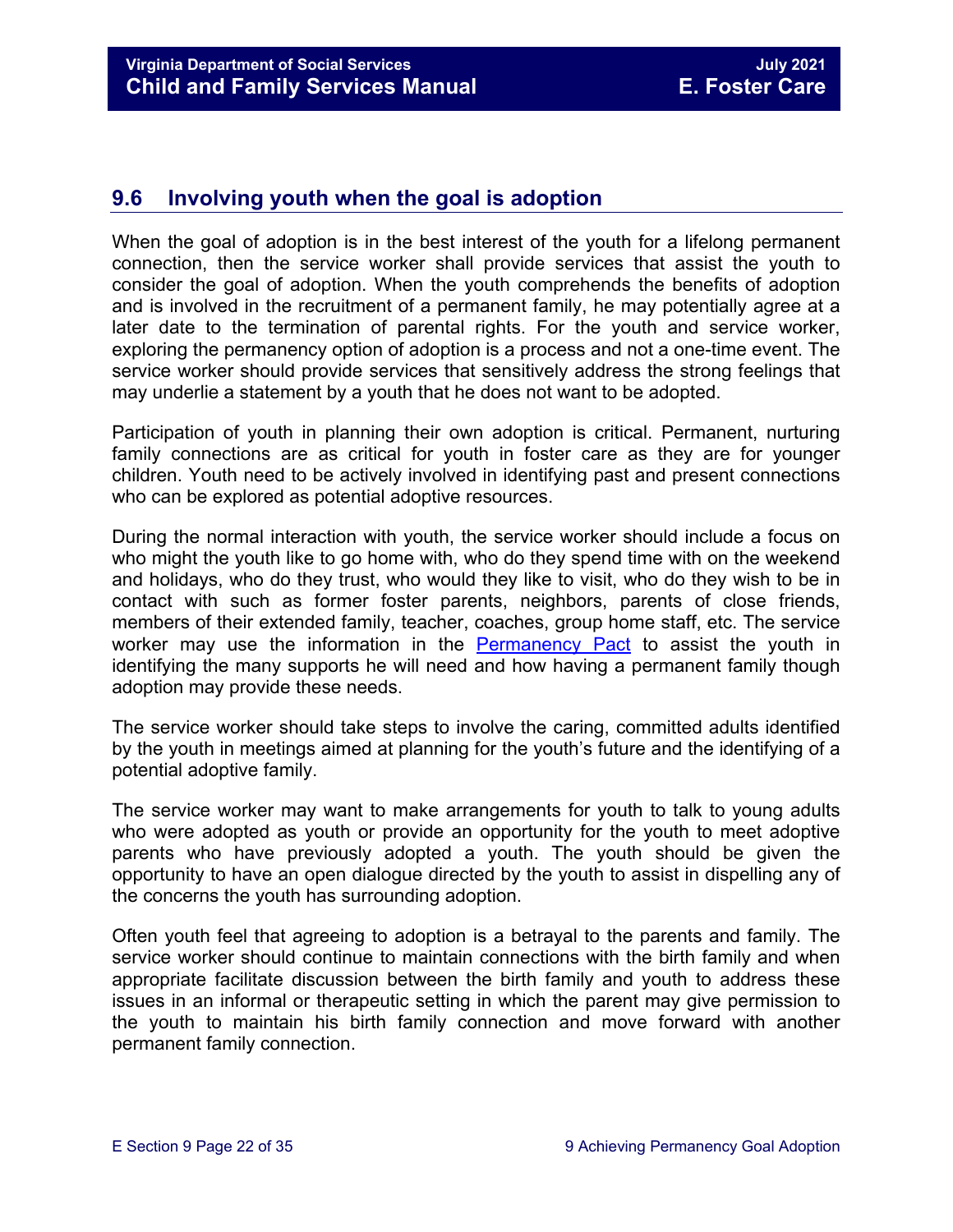Adoption does not mean the complete replacement of the birth family by the adoptive family. Youth who wish to maintain family connections should be supported in their desire to remain safely in contact with key members of their birth family including parents, grandparents, siblings and other significant members of the extended family.

The service worker should engage the youth, his parents, and foster parents or prospective adoptive parents in a discussion about ongoing contacts with members of the youth's birth family when considering adoption. Youth and parents need help understanding that although a termination of parental rights will end the legal rights of the birth parents, a TPR does not need to terminate their emotional relationship or prevent the youth from visiting or contacting his birth parents (refer to [Section 9.11](#page-32-1) on PACCA).

In certain cases, the best permanency resource for the youth who has been freed for adoption may be a member of the child's birth family, including a parent from whom the child was freed. Sometimes, a parent's situation has changed significantly since the time of the termination proceeding and the bond between the youth and his birth family continues. The assessment of whether this is an appropriate resource is a social work decision in collaboration with the LDSS attorney and the youth's GAL.

Youth 18 years and older should be informed by their service worker that they can consent to their own adoption and that there is no need for legal proceedings to terminate their parents' parental rights (see Adult Adoption, [Section 6.5,](https://fusion.dss.virginia.gov/Portals/%5Bdfs%5D/Files/Adoption/Guidance/2020/section_6_non_agency_placement_adoptions-July%202020.pdf#page=53) Chapter F. Child and Family Services Manual).

No youth should age out of foster care without a life-long connection that is as legally secure as possible to an adult committed to functioning in a parental capacity and the service worker shall plan and offer services to support this belief.

# <span id="page-22-0"></span>**9.7 Pre-Adoption services**

When the goal of adoption has been selected and TPR has been granted, consultation between foster care and adoption staff should occur. The purpose of this consultation is to determine the roles and responsibilities of all involved service workers in carrying out the activities that will result in a finalized adoption for the child. The activities described in this section should be discussed by all service workers involved and a plan for how each service will be provided and by whom, should be developed. The foster care plan developed for the child whose permanency goal has been changed to adoption shall include the steps to finalize an adoptive placement in a timely manner. This shall include adding the child to AREVA or obtaining a deferment if appropriate (see [Section](#page-27-0)  [9.8.3\)](#page-27-0).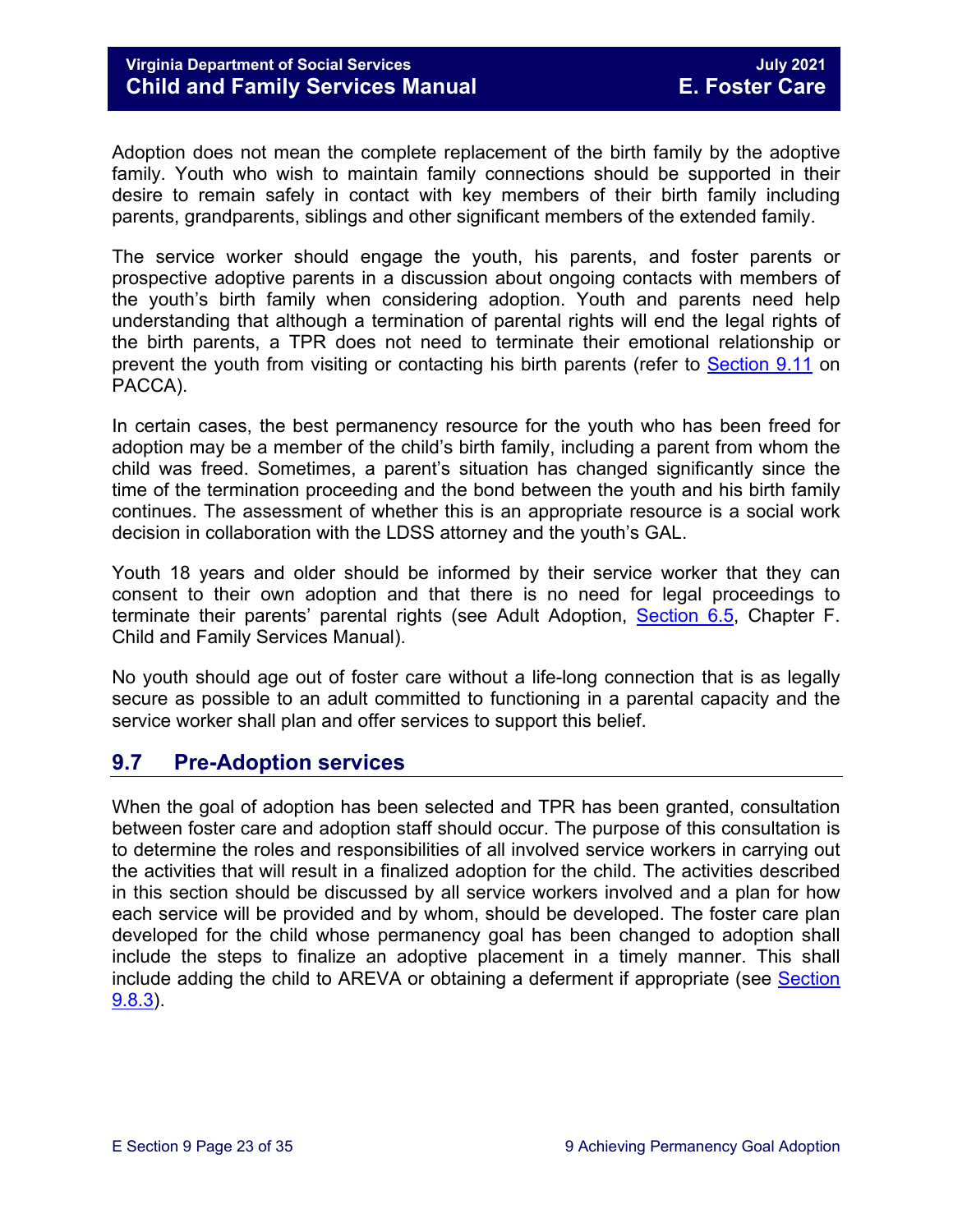# <span id="page-23-0"></span>**9.8 The Adoption Resource Exchange of Virginia (AREVA)**

The Adoption Resource Exchange of Virginia (AREVA) is a registry and photo listing of children and families waiting for adoption. AREVA is one of the tools provided by the Virginia Department of Social Services (VDSS) to connect families with children who are available for adoption within the Commonwealth of Virginia.

AREVA can also help LDSS reach the federal goal of permanency within 24 months, in accordance with [Social Security Act, title IV,](https://www.ssa.gov/OP_Home/ssact/title04/0471.htm) § 471 (42 USC § 671) and the requirement of § [16.1–283 F](https://law.lis.virginia.gov/vacode/16.1-283/) to file reports to the court on progress towards adoption.

LDSS should register the foster care child in AREVA within 60 days of termination of parental rights (TPR). Photo-listing the child may be deferred if TPR is being appealed, or if the child is in a pre-adoptive placement and the signing of the adoptive placement agreement is pending in the next six (6) months. The AREVA Coordinator will follow up with the LDSS every three (3) to six (6) months while the child is on deferment to update the status of the child as necessary.

The purpose of AREVA is to increase the opportunity for children waiting to be adopted by providing services to child-placing agencies having custody of these children [\(22VAC40-201-150\)](https://law.lis.virginia.gov/admincode/title22/agency40/chapter201/section150).

The services provided by AREVA include, but are not limited to:

- Maintaining a registry of children awaiting adoption and approved families waiting to adopt;
- Uploading information on waiting children with TPR (no pending appeal) onto the [AdoptUSKids](http://www.adoptuskids.org/) website, and uploading information on waiting families into the [AdoptUSKids](http://www.adoptuskids.org/) website;
- Featuring eligible children on [Virginia's Adoption](http://www.adoptuskids.org/states/va/index.aspx) website through a cooperative agreement with the Children's Bureau, Administration for Children & Families and the Department of Health & Human Services as well as other approved websites;
- Providing on-going targeted and child-specific recruitment for waiting children;
- Providing consultation and technical assistance to agencies in finding adoptive families for waiting children; and,
- Monitoring compliance with legal requirements for adoption and registering children and families.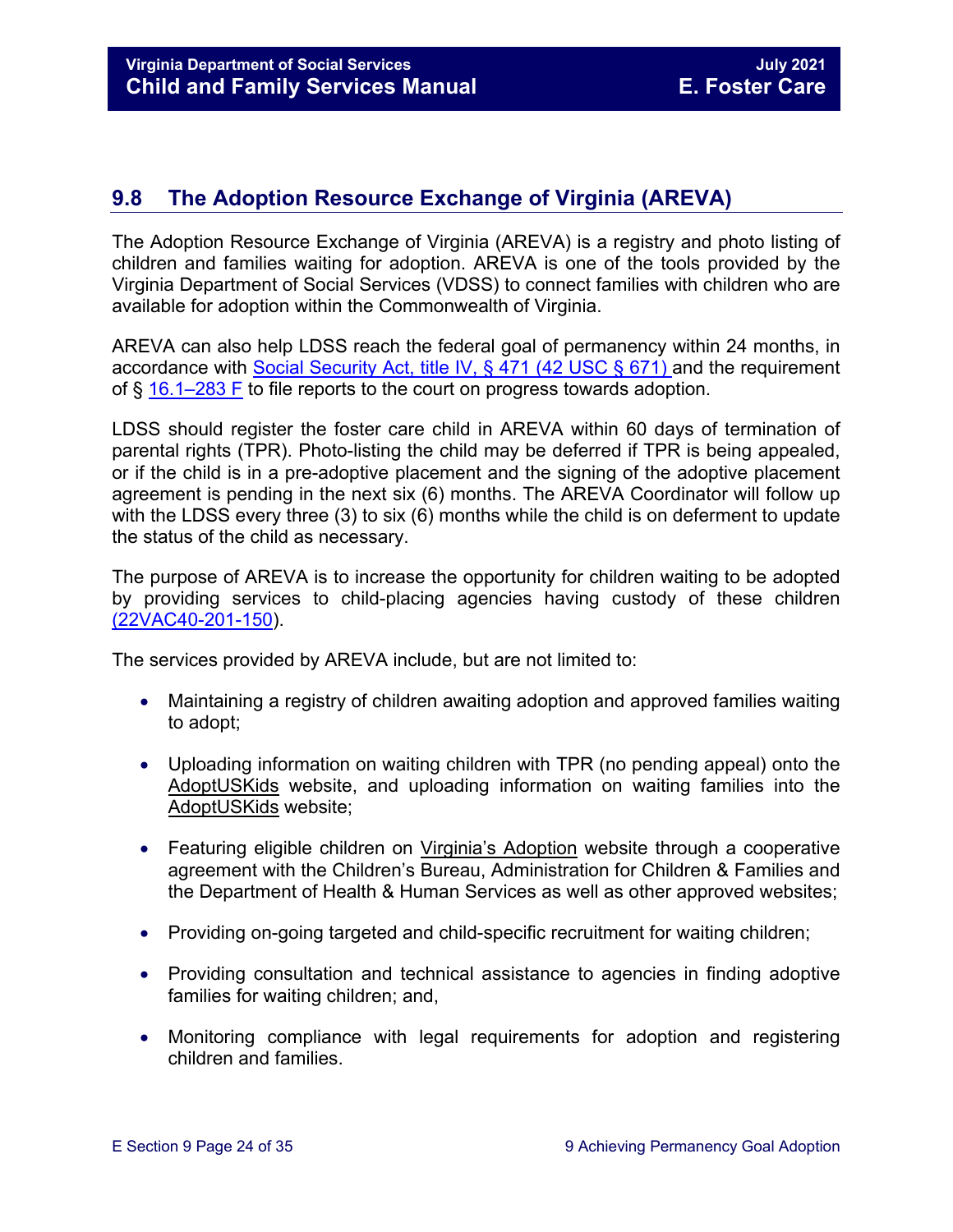For questions regarding the AREVA registration process, LDSS should consult the AREVA Coordinator. Regional Adoption and Family Recruitment Consultants will address questions regarding general recruitment.

#### <span id="page-24-0"></span>**9.8.1 LDSS registration process**

For a child in foster care with the goal of adoption and whose parental rights have been terminated, the service worker should register the child with AREVA within 60 days of the court entering the termination of parental rights order.

To register a child in AREVA, the service worker shall:

- **Complete all AREVA Child Registration screens in OASIS**. This includes completing the Child Information, Disabilities, Family Information, Agency Information, and Deferment tabs on the AREVA Child Registration screen in the OASIS foster care case.
	- oChild Information delivers a brief overview of name, birth date, race, siblings and provides a place to record locality comments.
	- oDisabilities allows the worker to identify all documented risk factors; physical, emotional, behavioral, and learning disabilities, and provides an overall assessed level of disability by checking the appropriate boxes.
	- $\circ$  Family Information allows the worker to identify the child's preference for family composition, the child's language(s), religious preferences, and recruitment efforts to place without subsidy. The worker also enters the required strength-based narrative of 240 to 400 words that reflects the child's personality that will be used on the [AdoptUsKids](http://www.adoptuskids.org/) and [Virginia's](http://www.adoptuskids.org/states/va/index.aspx)  [Adoption](http://www.adoptuskids.org/states/va/index.aspx) websites. The worker uses this tab to enter confidential information about the child and a sibling group introductory narrative for other service workers.
		- When developing the narrative, the worker should consider using "Lasting Impressions: A Guide for Photo-listing Children", which is a publication that provides tips and worksheets for how to write strength-based narratives for the photo-listings. Copies can be obtained directly through [AdoptUsKids](http://www.adoptuskids.org/) or from the Adoption and Family Recruitment Consultant or AREVA Coordinator in the Adoption Unit at VDSS.
		- The worker may include some of the following information within the narrative.
			- o What makes the child laugh?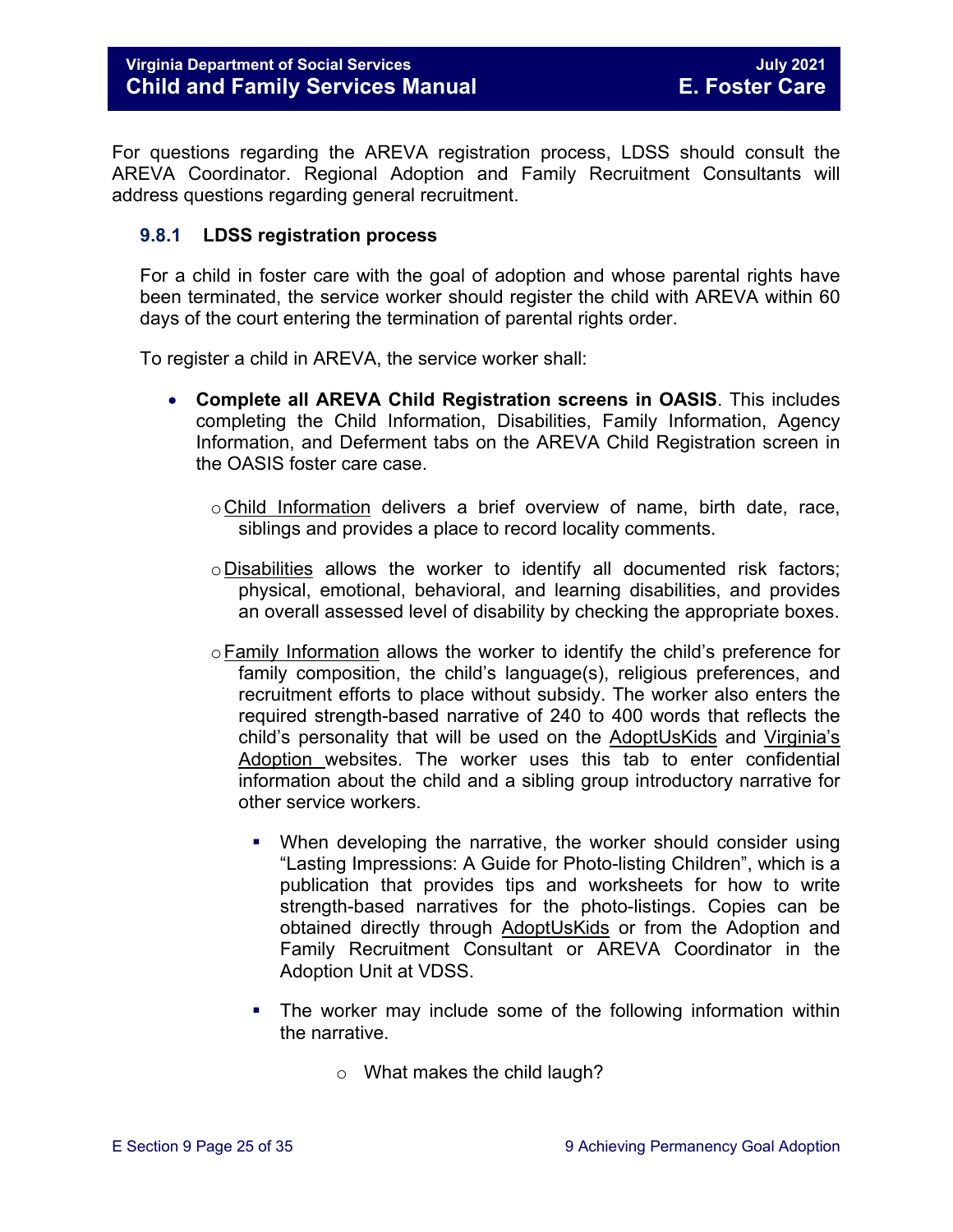- $\circ$  What does the child do when with friends?
- o What is the child is most proud of? What accomplishments does the child have?
- $\circ$  What type of activities is the child involved in outside the home (school, clubs, sports, etc.)
- o What is the child's favorite or least favorite class?
- o What is the child's favorite chore (both in and out of the house)?
- o What is the child's favorite thing to do outside? Inside?
- o What is the child's favorite or least favorite food?
- o What is the child's favorite holiday**?** Why?
- o Who helps the child the most?
- o What does the child want families to know about them?
- o What are the child's thoughts on the future (career, education, place to live, etc.)?
- oAgency Information contains information on the worker and the agency submitting the registration. After the worker completes an AREVA registration for the first time, this information is stored in the system and will populate automatically to subsequent registrations based on the user sign on at the time. The worker must complete the agency information in its entirety for it to populate.
- oDeferment is used by the worker to request a postponement from photolisting the youth in [AdoptUsKids](http://www.adoptuskids.org/) and to provide information concerning the deferment request. This screen includes, but is not limited to, the name and address of prospective family, the status of the home study, and the date of the adoptive home placement agreement. Refer to [Section 9.8.3](#page-27-0) for additional information on deferment.
- **Transfer the information to AREVA**. After completing the AREVA Child Registration OASIS screens, the worker transfers the information to the AREVA Coordinator by selecting the "Transfer to AREVA" button on the AREVA/ Registration screen.
- **Submit documents to AREVA Coordinator**. Within **five (5) working days** of submitting the AREVA registration, the worker mails or sends electronically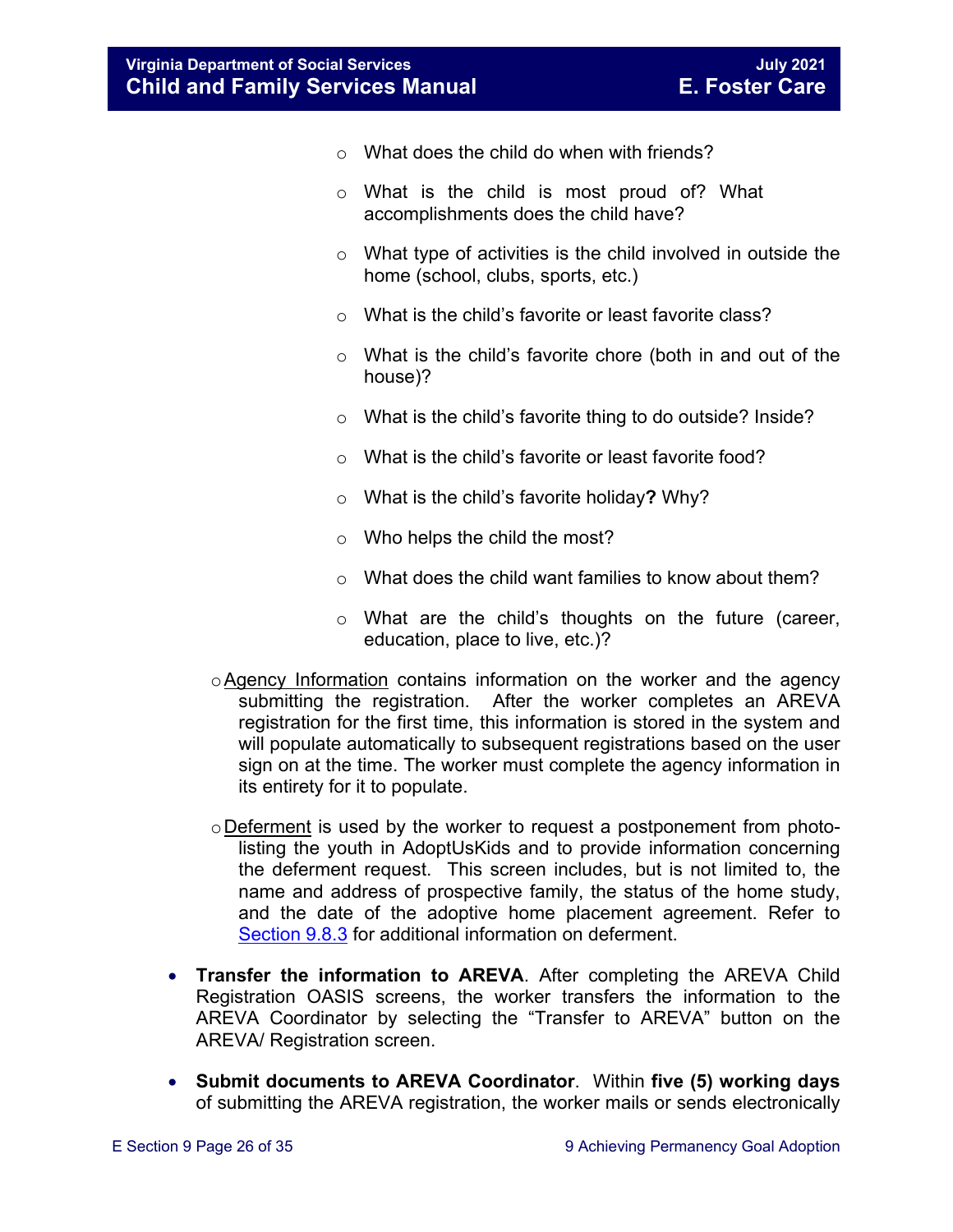copies of court orders (TPR) and/or permanent entrustment agreements to the [AREVA Coordinator.](https://fusion.dss.virginia.gov/dfs/DFS-Home/Adoption/AREVA)

- **Submit photo of child to the AREVA Coordinator**. Within **five (5) working days** of submitting the AREVA registration, the worker mails or emails a 5X7 or larger color photograph of the child to AREVA Coordinator. If it is necessary to have the picture returned, the service worker should contact the AREVA Coordinator prior to mailing.
	- o The picture should be an age appropriate representation of the child.
	- $\circ$ A clear shot of the child's face is vital, and where possible, siblings should be photographed together. The child should not wear clothing with identifying and background information.
	- $\circ$ A professional photograph is preferred. Paper printouts from a digital camera and photocopied reproductions should be avoided due to difficulty in scanning these media. School pictures may be submitted to AREVA, if no other photograph is available.
	- $\circ$ The AREVA Coordinator shall request updated information on each child annually, as well as a recent picture. The AREVA Coordinator will send the old narrative from [AdoptUsKids](http://www.adoptuskids.org/) to the service worker who shall make necessary changes and updates. Updates should be returned to the AREVA Coordinator **within five (5) working days**. This process will continue as long as the child remains on the website.
	- oAny information sent to the AREVA Coordinator should include the child's name, OASIS case or client number, along with the current service worker's name, agency, direct telephone number, and email address.
	- o The worker should complete a Change of Status form in AREVA when there is a change in information on the case (i.e.-worker, status, placement, etc.)

The AREVA Coordinator will acknowledge receipt of all registration forms by entering the registration received date in Recruitment tab of the AREVA Child Registration screen in OASIS. The AREVA Coordinator may contact the LDSS via email or phone to request additional information. The AREVA Coordinator will not approve the listing without the required documentation and photos.

#### <span id="page-26-0"></span>**9.8.2 LCPA process for registration with AREVA**

Licensed child placing agencies that do not have access to OASIS should register children in their care and custody with AREVA by electronically submitting the completed and signed AREVA Child Registration form, supporting documents, and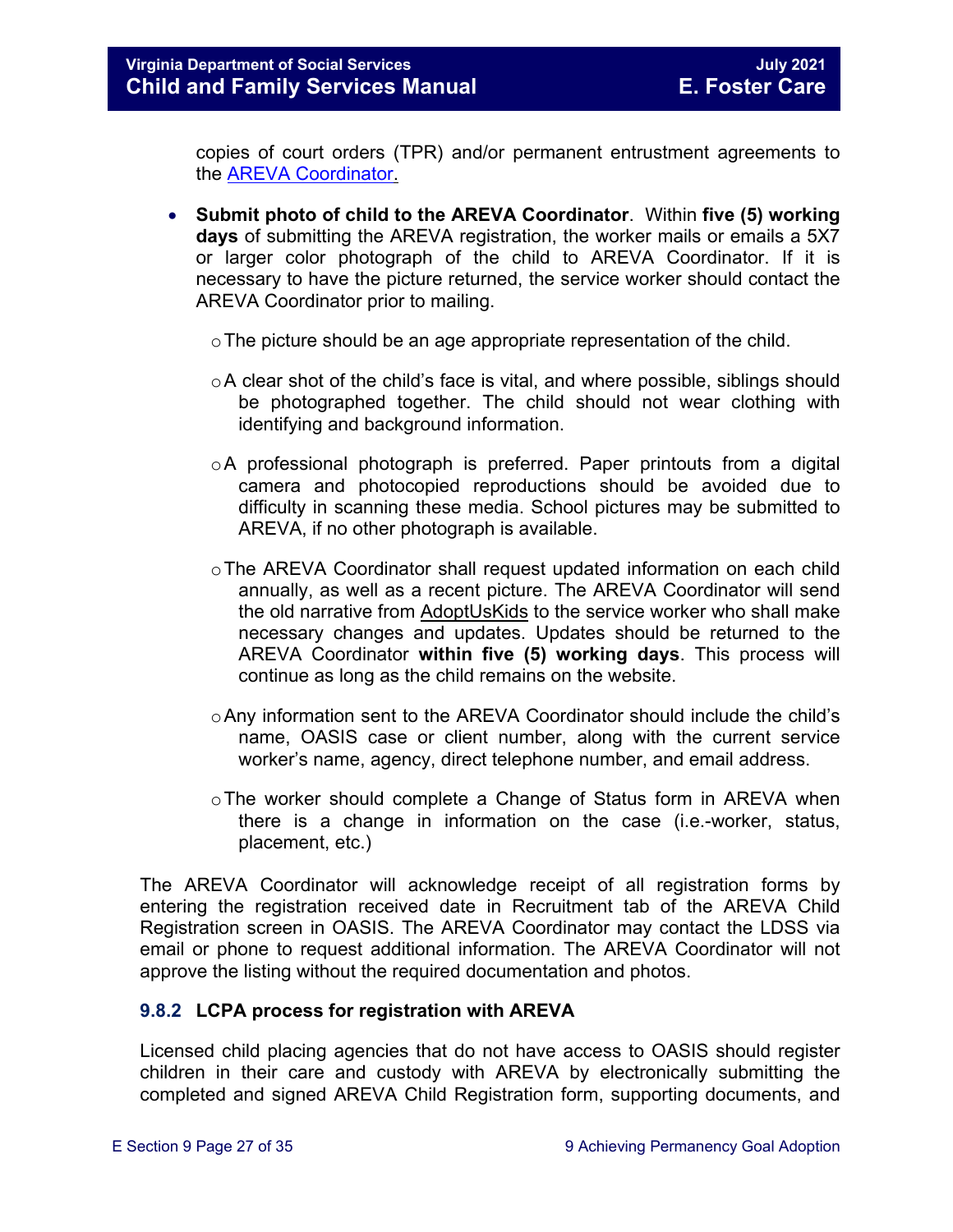child's photo to the AREVA Coordinator within 60 days of termination of parental rights.

- The AREVA Child Registration form is located under the forms section of VDSS public website at [http://www.dss.virginia.gov/family/ap/index.cgi.](http://www.dss.virginia.gov/family/ap/index.cgi)
- Supporting documents are court orders (TPR) and/or permanent entrustment agreements.
- Photo requirements are the same as the LDSS, refer to **Section 9.8.1** for details.

For agencies who are not able to scan and email documents, remit the completed and signed form, supporting documents and the child's photo to the AREVA Coordinator at:

> Virginia Department of Social Services c/o AREVA Coordinator Division of Family Services, 11<sup>th</sup> Floor 801 E. Main Street Richmond, VA 23219

Photo-listing deferment requirements for LCPAs are the same as for the LDSS and are found in [Section 9.8.3.](#page-27-0)

The AREVA Coordinator will acknowledge receipt of all registration forms via email. The AREVA Coordinator may contact the agency via email or phone to request additional information.

#### <span id="page-27-0"></span>**9.8.3 Deferment in AREVA**

Deferment only relates to the AREVA photo-listing service. Regardless of deferment status, the LDSS and LCPAs are required to follow the steps detailed in Sections [9.8.1](#page-24-0) (for LDSS) or [9.8.2](#page-26-0) (for LCPA). LDSS and LCPAs requesting deferments for their children shall submit all documentation to the AREVA Coordinator.

Service workers may receive permission to defer photo-listing of a child for 60 or 90 days when:

- The child's TPR order is being appealed by one or both of the parents;
- The child is in a pre-adoptive placement and the signing of the adoptive placement agreement is pending;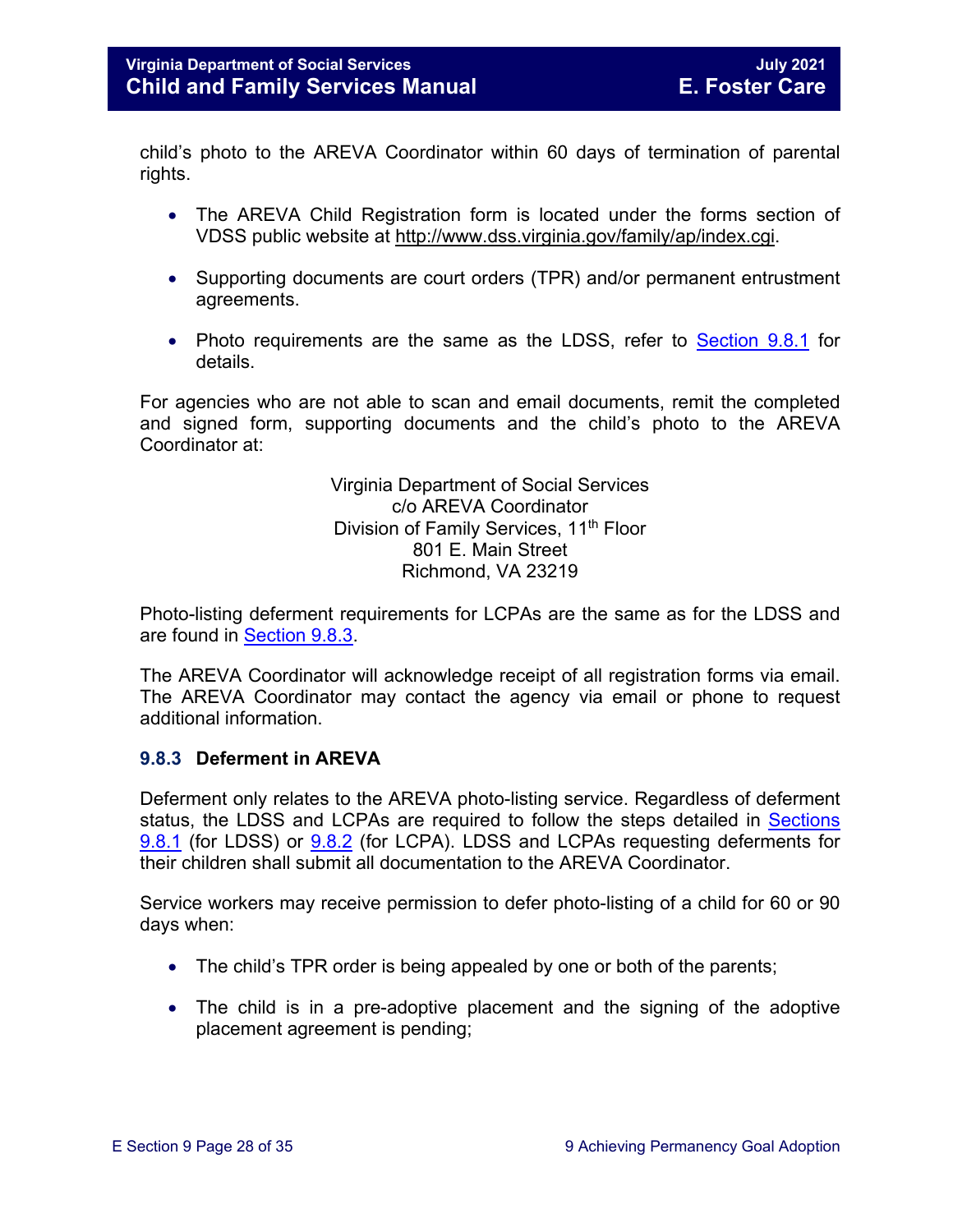- An out of state family has been identified and the LDSS is working with the Interstate Compact On the Placement of Children (ICPC) Unit to meet all of the requirements for placement across state lines; or
- A child is placed in a residential treatment facility **and**:
	- o There is an identified family who has expressed interest in adopting the child, the family, **and**
	- $\circ$  The child has had a previous relationship with the family (either relative or non-relative), **and**
	- $\circ$  The identified family is actively participating in the child's treatment plan.

The service worker should call the AREVA Coordinator to discuss other circumstances that may warrant a deferment.

To obtain a deferment:

- The LDSS shall complete the AREVA child's registration screen in OASIS including the section on the reason for deferment. All sections of this screen shall be completed. The complete names of the prospective adopting parents along with their complete mailing address shall be included.
- If deferment is requested after the initial transfer in AREVA, the service worker shall complete the Change of Status form in AREVA.
- The LCPA completes the LCPA AREVA Child Registration form. Section E of the LCPA AREVA Child Registration form addresses the request to defer from the photo listing services. Refer to [Section 9.8.2](#page-26-0) for more information concerning the LCPA process for AREVA Registration.

Deferments may be extended at the discretion of the AREVA Coordinator for an additional 30 or 60 days upon written request of a LDSS or LCPA supervisor. Additional time may be granted only under extenuating circumstances **and the total deferment cannot exceed six (6) months**. For example, a case involving an interstate placement where completion of the adoptive home study has been delayed in the other state is beyond control of the LDSS/ LCPA.

When requesting extended time, the agency shall:

- Specify the reason for the extension.
- Provide a time period for the needed extension.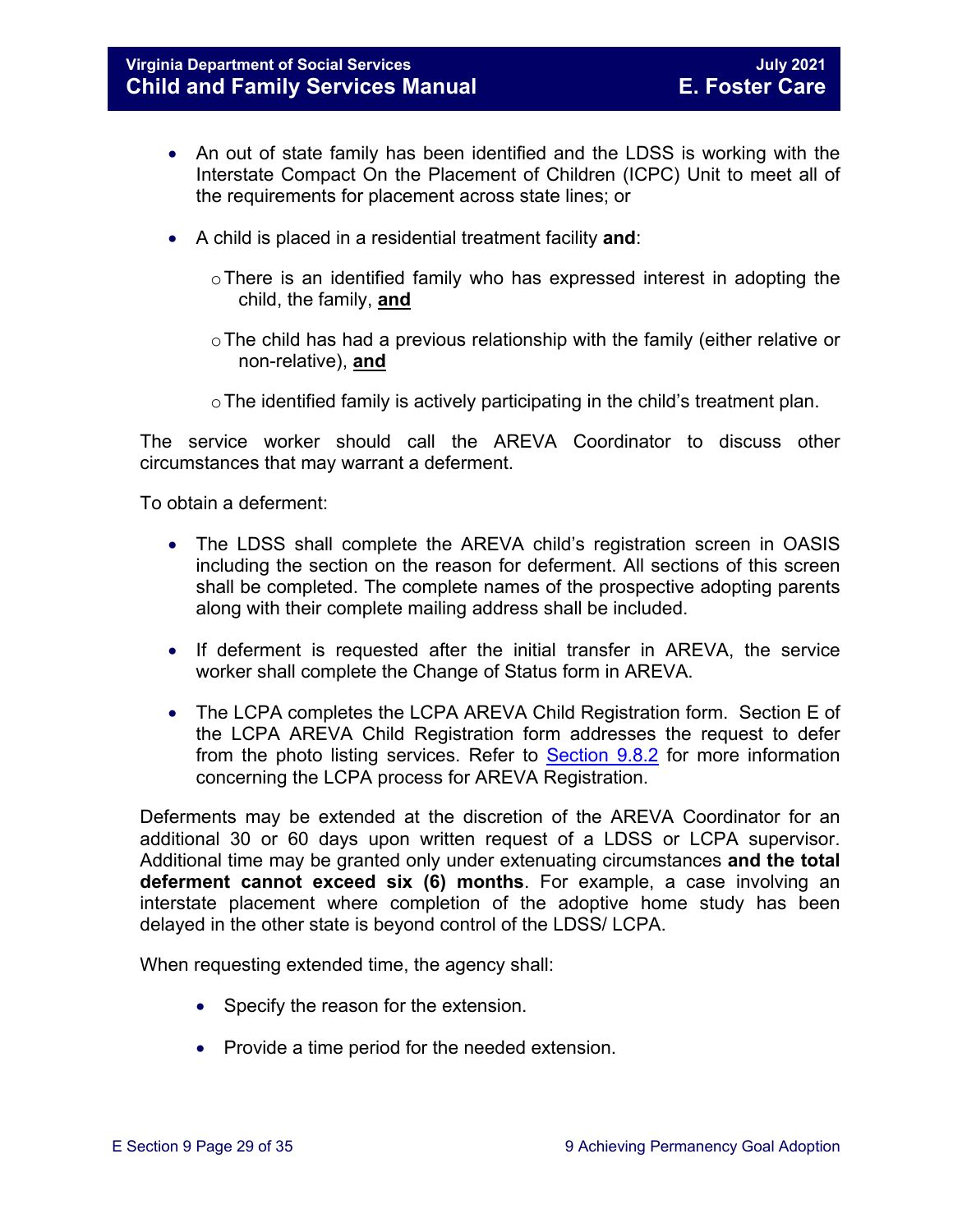• Make the request on the change-of-status form and ensure it is signed by the supervisor. Requests will be considered by the AREVA Coordinator on a case-by-case basis.

Placement into a residential facility, group home, etc. does not qualify for continuation of a deferment status.

For each child on deferment, the AREVA Coordinator shall follow up with the LDSS or LCPA every three (3) to six (6) months to obtain an update on the child's status.

A child on deferment status shall be featured on the website the month following expiration of the deferment period, unless an adoptive home placement agreement has been signed or upon the request of the LDSS supervisor as defined above.

#### <span id="page-29-0"></span>**9.8.4 Process for registering families with AREVA**

Families that are interested in adopting children with special needs and have an approved home study may register with AREVA. The family will work with the LDSS or LCPA who completed their home study to register in AREVA. After registration is complete, the family will appear on [AdoptUsKids.](http://www.adoptuskids.org/)

To register a family in AREVA, the service worker should:

- **Submit the AREVA Family Registration form to the AREVA Coordinator.**  LDSS shall complete the AREVA family registration screen in OASIS and transfer the information to the AREVA Coordinator by selecting the "Transfer to AREVA" button on the AREVA/ Registration screen.
- LCPAs that do not have access to the OASIS system should fill out and submit the completed and signed AREVA Family Registration form [\(032-02-](http://www.dss.virginia.gov/files/division/dfs/ap/intro_page/forms/032-02-0025-03-eng.pdf) [0025-03-eng\)](http://www.dss.virginia.gov/files/division/dfs/ap/intro_page/forms/032-02-0025-03-eng.pdf) to the AREVA Coordinator by mail or email. This form is located under the Forms on the [VDSS public website.](http://www.dss.virginia.gov/family/ap/index.cgi)
- **Submit photo of family to AREVA Coordinator.** Mail to AREVA Coordinator a 5 X 7 or larger, color picture of the family, including all persons that comprise the family. If it is necessary to have the picture returned, contact the AREVA Coordinator prior to mailing.

The picture should be a clear representation of the family. A professional photograph is preferred. Paper printouts from a digital camera and photocopied reproductions should be avoided due to difficulty in scanning these media.

The service worker should mail the picture, printed copy of the last page of the AREVA family registration form with the original signatures; a narrative that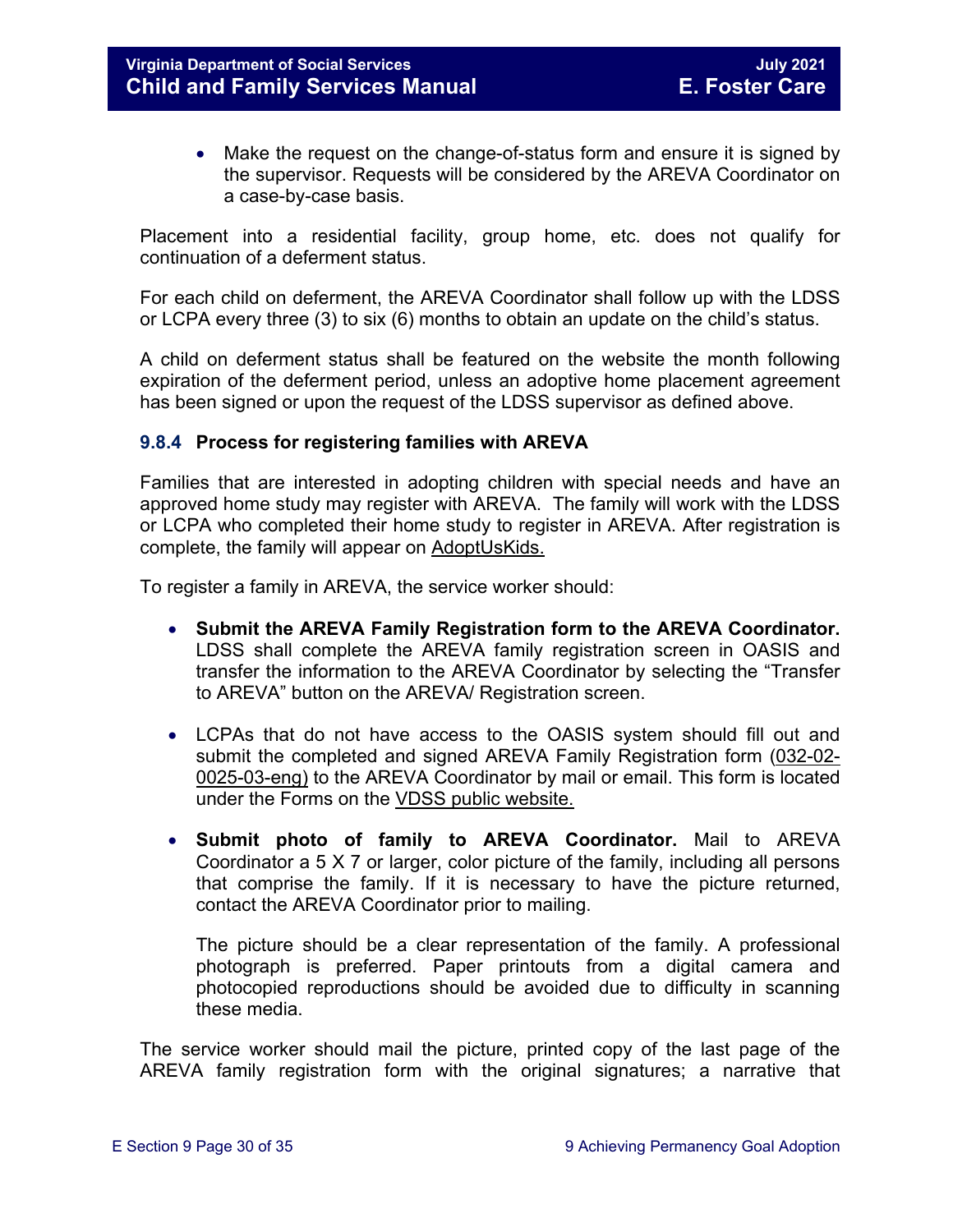describes the family, a copy of the completed home study, and the family's email address to the AREVA Coordinator.

The AREVA Coordinator will acknowledge receipt of all registration forms via mail or email. The AREVA Coordinator may contact the LDSS via email or phone to request additional information.

Information and photos on families registered with AREVA will be uploaded onto the [AdoptUsKids](http://www.adoptuskids.org/) website under "Family Registration."

Annual updates will be done on all families registered with both AREVA and [AdoptUsKids.](http://www.adoptuskids.org/)

#### <span id="page-30-0"></span>**9.8.5 Notification to AREVA of change of status of the child**

When there is a change in the status of a child and family, notice shall be provided to the AREVA Coordinator. For the child, possible changes in status and how to report them are listed.

- The AREVA change of status form in OASIS is used to provide updated information on the child; change in primary worker, new contact information, new email address, telephone number, etc.
- The AREVA change of status form in OASIS is also used to indicate that a case needs to be closed in AREVA, specifying the reason for the withdrawal. If the case is to be closed, the worker should be certain to complete the text boxes at the bottom of the appropriate OASIS screen. Service workers should send the change of status form prior to closing the foster care case.

# <span id="page-30-1"></span>**9.9 Adoptive home identification and preparation**

Services related to the placement of the child are of paramount importance. Placement for the child will be based on the needs and attachments of each child and on the strengths and needs of the prospective family. When adoption is the plan for the child, the agency should develop a child specific written strategy for recruitment of an adoptive home, unless a family has already been clearly identified.

LDSS service workers should not wait until the TPR order is final to begin adoption recruitment. The intent of concurrent planning is to place children in prospective permanent homes as early as possible, to prevent delays in finalizing permanency. Service workers do not have to eliminate one goal before working toward another for a child. As part of concurrent planning, workers should:

• Explore adoptive home recruitment, including whether the child's current placement will be able to meet the child's long term needs and is willing to adopt;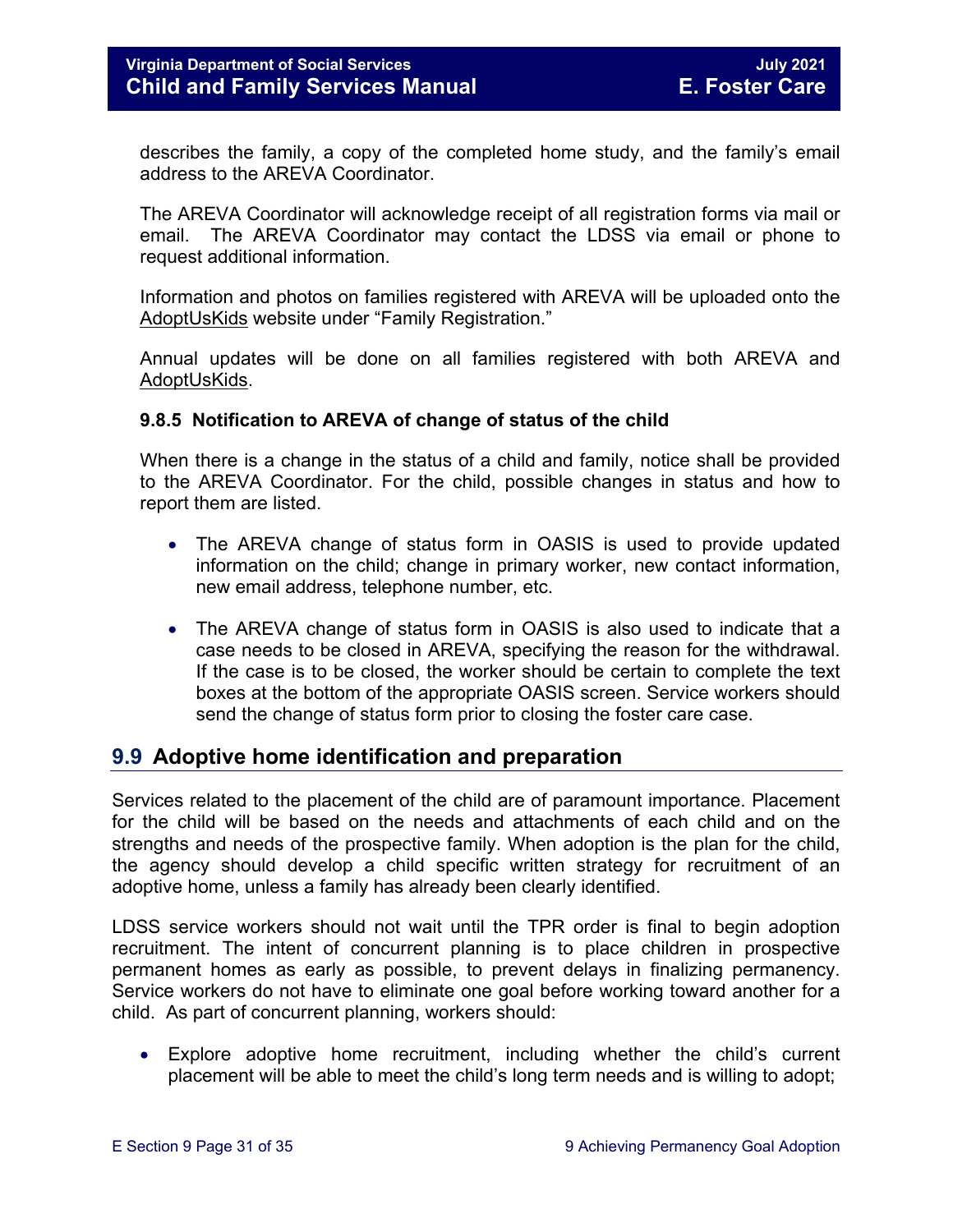- Determine paternity early to ensure that paternal relatives are explored early in the case;
- Ensure that the Addendum: Mutual Family Assessment Addition of Child Specific or Matching Information for Adoption is completed on the adoptive applicants; and
- Gather all documents needed for the full disclosure process (See Adoption [Section 3.4.3.1\)](https://fusion.dss.virginia.gov/Portals/%5Bdfs%5D/Files/Adoption/Guidance/2020/section_3_finalizing%20the%20adoption-July%202020.pdf#page=6), including requesting birth and medical records.

The Multiethnic Placement Act of 1994 (MEPA) as amended by the Interethnic Adoption Provisions of 1996 (IEP) shall be followed in all adoptive placements. Placement considerations on the basis of race, color or national origin are prohibited, except in individual situations where it can be proven that the consideration is in the best interest of the child.

An agency shall make reasonable efforts to place siblings together whenever possible in the same adoptive placement, unless it is contrary to the safety or well-being of any of the siblings to do so. If siblings are separated, frequent and regular ongoing contact should be encouraged among the adoptive placements.

See [Section 3.4](https://fusion.dss.virginia.gov/Portals/%5Bdfs%5D/Files/Adoption/Guidance/2020/section_3_finalizing%20the%20adoption-July%202020.pdf#page=4) of Adoption Guidance for the process of selecting, preparing, and placing in an adoptive home.

### **9.9.1 Continuation of foster care services**

<span id="page-31-0"></span>Foster care services continue after adoptive placement until the final order of adoption. Foster care services to be continued include:

- Medicaid
- Therapeutic services as needed by a child based on the child's special needs may continue if negotiated and agreed upon through the adoption assistance agreement
- Yearly foster care review hearings alternating with administrative panel reviews or court reviews, every six months until entry of the final order of adoption

For the child who is in the custody of the LDSS, adoption assistance payments and/or services begin the first day of the month following the month the adoption assistance agreement is signed by all parties. A final order of adoption is not necessary to begin making payments or reimbursing expenses. Payments shall only be made from one funding source. Once the funding is switched to adoption assistance, the only maintenance expenses the child is eligible for is basic and enhanced maintenance. The child is no longer eligible for a clothing allowance or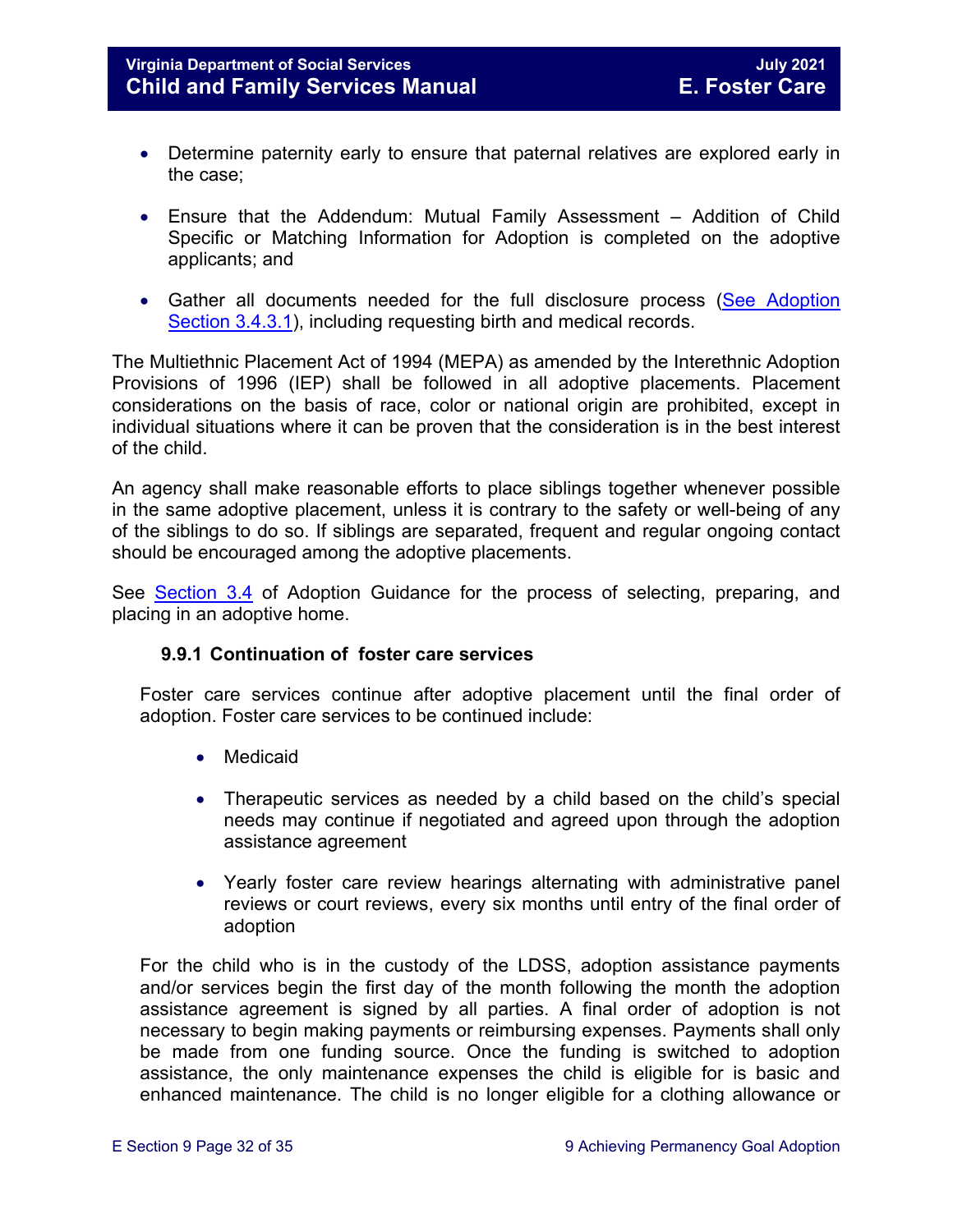daycare expenses. Additionally, special services payments and non-recurring payments shall be paid out of adoption assistance and the child is no longer eligible for state pool funds.

# <span id="page-32-0"></span>**9.10 Finalizing the adoption**

Following the placement of the child in the adoptive home and the signing of the Adoptive Home Placement Agreement form, the family and the agency move to finalize the adoption. (See Finalizing the Adoption, [Section 3,](https://fusion.dss.virginia.gov/Portals/%5Bdfs%5D/Files/Adoption/Guidance/2020/section_3_finalizing%20the%20adoption-July%202020.pdf) Chapter F, Child and Family Services Manual).

# <span id="page-32-1"></span>**9.11 Post-Adoption Contact and Communication Agreement (PACCA)**

The PACCA is a voluntary, legally enforceable, written agreement between the birth parent(s) and the adoptive parent(s) for contact and communication after the legal adoption of a child that has specific requirements included in the agreement ( $\S$ § [63.2-](https://law.lis.virginia.gov/vacode/63.2-1220.2/) [1220.2,](https://law.lis.virginia.gov/vacode/63.2-1220.2/) [63.2-1220.3,](https://law.lis.virginia.gov/vacode/title63.2/chapter12/section63.2-1220.3/) [63.2-1220.4,](https://law.lis.virginia.gov/vacode/title63.2/chapter12/section63.2-1220.4/) [16.1-277.01,](https://law.lis.virginia.gov/vacode/16.1-277.01/) [16.1-277.02,](https://law.lis.virginia.gov/vacode/title16.1/chapter11/section16.1-277.02/) [16.1-278.3,](https://law.lis.virginia.gov/vacode/16.1-278.3/) and [16.1-](https://law.lis.virginia.gov/vacode/16.1-283.1/) [283.1\)](https://law.lis.virginia.gov/vacode/16.1-283.1/).

The PACCA is intended to support open adoptions in Virginia, especially for older children in foster care who have significant emotional attachments to their birth parents. Open adoption is a permanency practice that facilitates communication between the birth parent and the adoptive parent throughout the lifetime of the child.

Service workers should implement PACCA using the Virginia Children's Services System Practice Model to guide practice.

From the time the agency files a petition for a permanency planning hearing until the adoption is finalized, the agency shall notify pre-adoptive families of the option to enter into a PACCA and notify the child (if age 14 years or older) of their right to consent to the PACCA, whenever a pre-adoptive family has been identified  $(S$  [16.1-283.1\)](https://law.lis.virginia.gov/vacode/16.1-283.1). Additionally, agency may notify the birth parents of the option to enter into a PACCA when appropriate.

• These notifications are not required when the parental rights of the birth parent or parents have been terminated pursuant to subsection E of § 16.1- 283.

This notification shall be provided prior to the permanency planning court hearing. PACCA procedures are further outlined in [Section 3 of Adoption guidance.](https://fusion.dss.virginia.gov/Portals/%5Bdfs%5D/Files/Adoption/Guidance/2020/section_3_finalizing%20the%20adoption-July%202020.pdf)

# <span id="page-32-2"></span>**9.12 Adoption disruption**

Adoption disruption is the termination of an adoptive placement prior to the finalization of the legal adoptive process. Once the adoptive placement agreement has been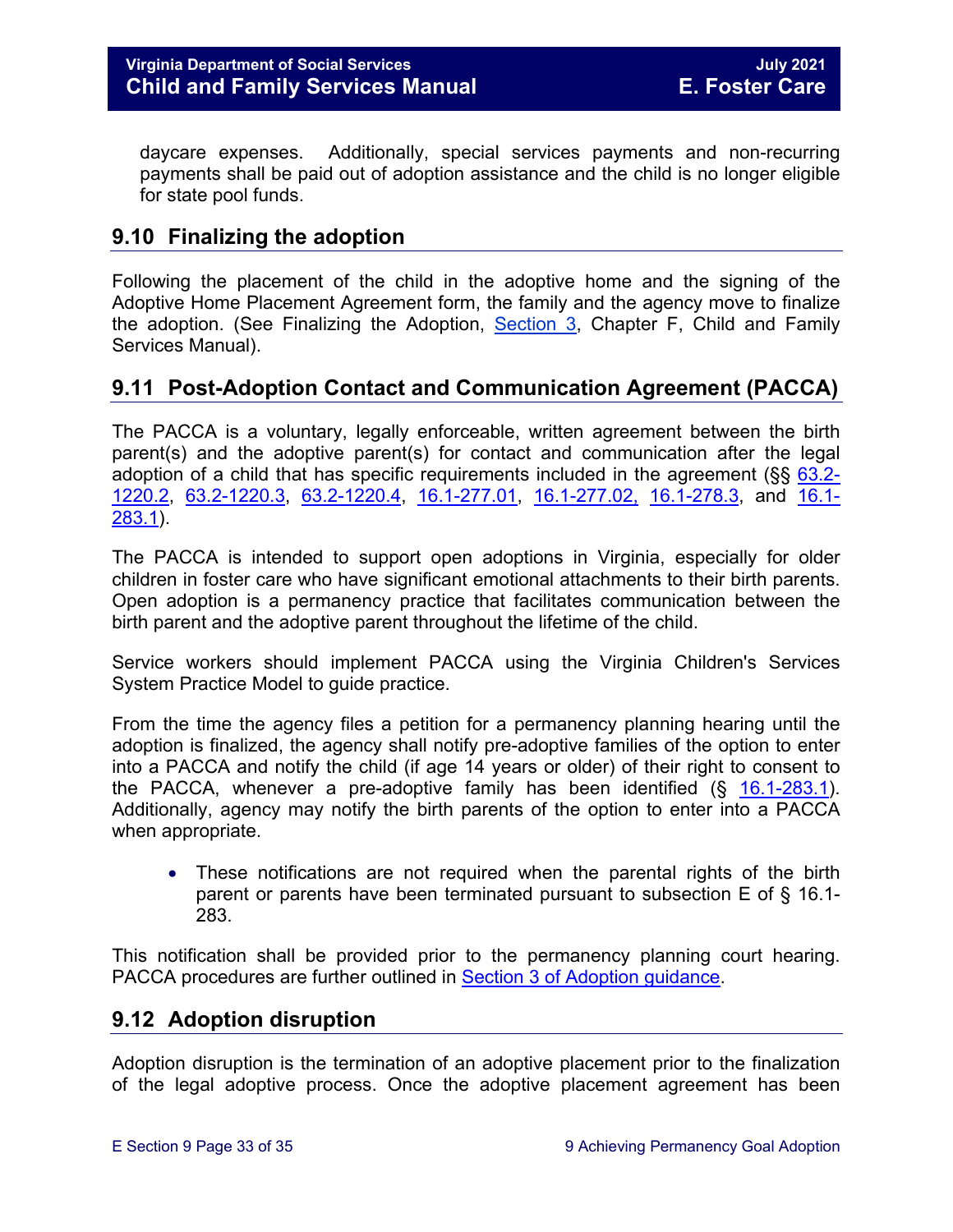signed, the child cannot be removed from the adoptive home without the consent of the adoptive parents unless:

- By court order  $(\S$  [63.2-1207\)](https://law.lis.virginia.gov/vacode/63.2-1207).
- At the direction of the Virginia Department of Social Services Commissioner (§ [63.2-904\)](https://law.lis.virginia.gov/vacode/63.2-904).
- For parental placements, when the entrustment agreement has not been finalized by the court and there is proof of fraud or duress after the placement of the child in an adoptive home  $(\S$  [63.2-1204\)](https://law.lis.virginia.gov/vacode/63.2-1204).
- Child abuse and neglect procedures  $(\S 16.1-251)$  $(\S 16.1-251)$  $(\S 16.1-251)$  or  $\S 63.2-1517$ .

Recognizing that disruptions are a possible occurrence in any adoption, families should be made aware that this could happen. Disruption is often not a topic discussed possibly because no one wants to anticipate the failure of an adoption, or because it seems to imply that the people involved (agencies, parents, professionals) have failed a child. The topic can generate accusatory and negative comments and, as a result, many who face the prospect of disruption struggle to find solutions. A positive communication process between the family and the agency can facilitate an open and productive discussion of a pending disruption and aid in mutual planning if this should occur. Agencies may refer families to websites that provide additional support and guidance such as What to [Do When Your Adoption is Failing - Introduction.](http://library.adoption.com/articles/what-to-do-when-your-adoption-is-failing-a-parents-guide-to-adoption-disruption-dissolution.html)

The decision to stop the adoption process should be mutual, that is, arrived at between the parents and worker and, when feasible, the child. The decision should be made slowly and carefully, only after all alternatives and resources have been exhausted. Families considering disruption are distressed and in crisis and are likely to have difficulty in evaluating the situation objectively and in sorting out issues. The worker should offer assistance to the family either directly or through a referral of the family to an adoption-competent therapist to sort out the issues affecting a successful adoption.

Specific steps workers can take to help a family through disruption include:

- Respond to the family's request for assistance immediately.
- Maintain open communication with the family.
- Schedule a FPM to identify services and/or solutions needed to support the family and child in crisis.
- Negotiate an agreeable plan of action with the family and the child.
- Help parents discuss disruption openly with the child and refer the family for therapeutic services to assist the parents and child in processing the disruption.